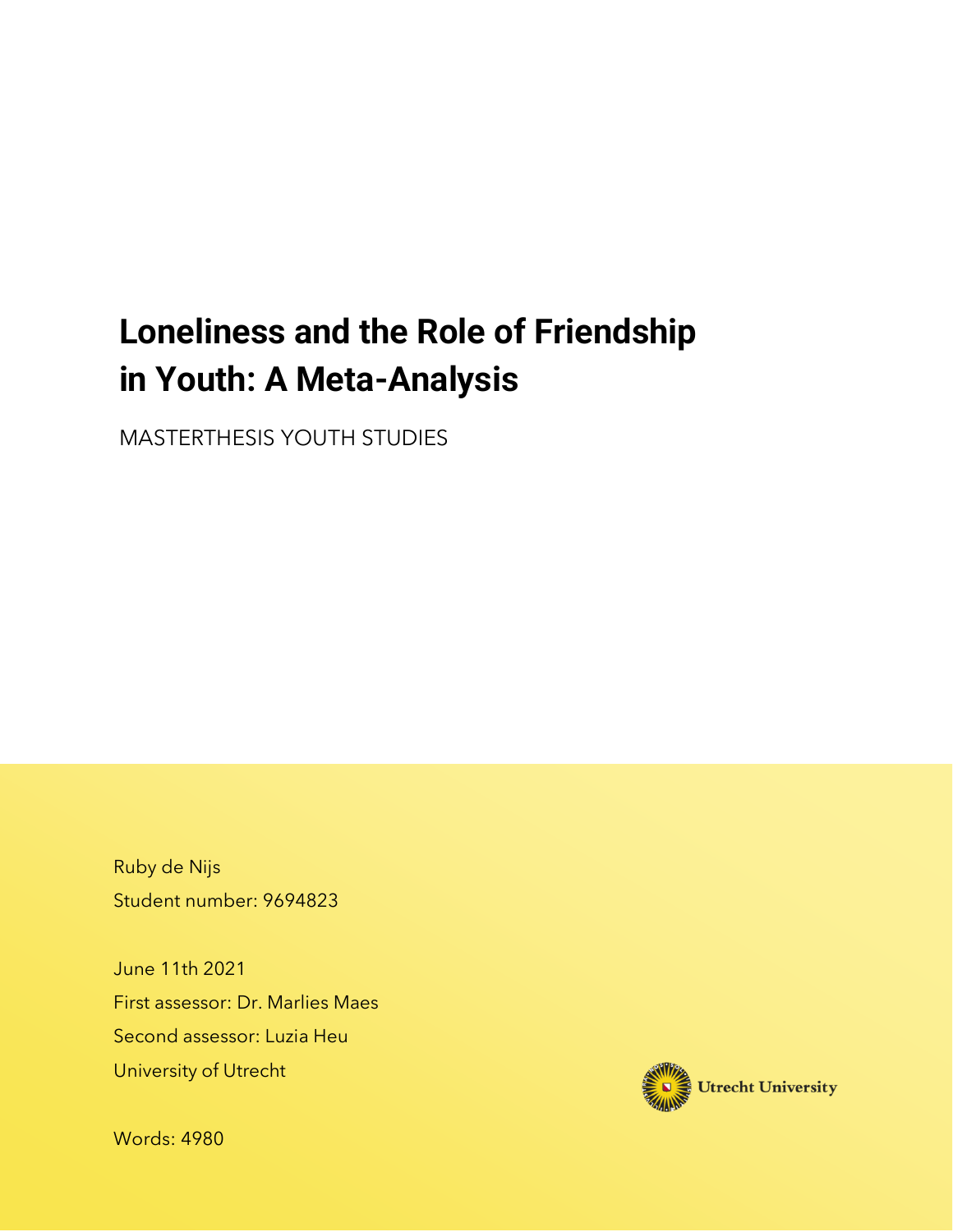# **Content**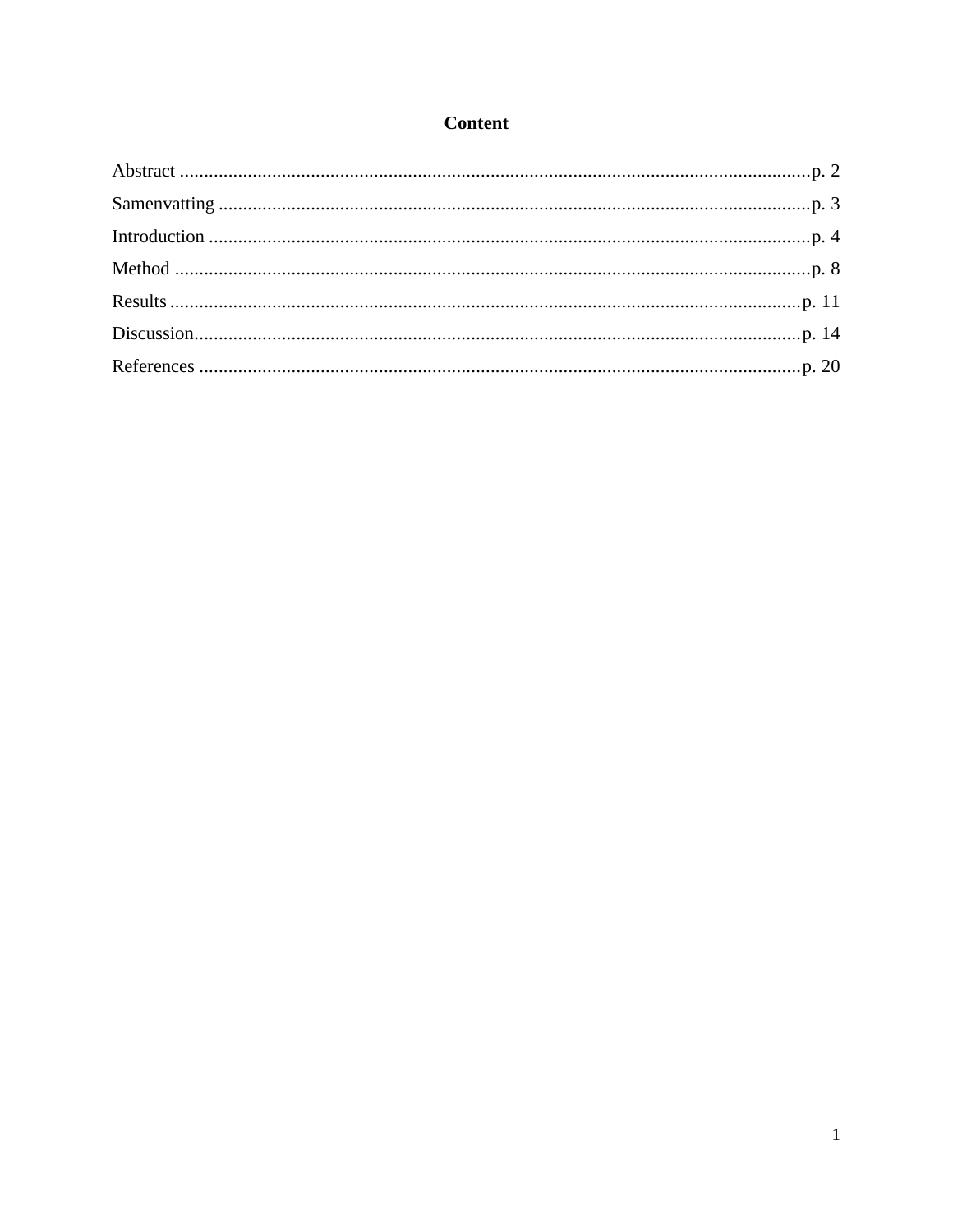# **Abstract**

<span id="page-2-0"></span>High rates of loneliness in youth are of great concern. During this developmental phase, forming social relationships is crucial. Friendships can combat loneliness, even possibly longterm. However, interventions focusing on social relationships have not been highly successful. To improve the focus of these interventions, a better understanding of the relation between friendship and loneliness in youth is needed. This meta-analysis was conducted to synthesize the current data on this topic. A classical meta-analysis and two moderator analyses were conducted with 62 effect sizes, with a total sample of 18,666 individuals (47.7% male). Results showed a medium overall effect of  $r = -.33$ . This association with loneliness was stronger for quality of friendship than quantity of friendship. No interaction effect of aspect of friendship and age was found. These findings indicate that a) youth with lower quality and quantity of friendship feel lonelier, b) this relation is stronger when friendship is measured by quality of friendship rather than quantity of friendship, and c) that this is the same for both childhood and adolescent friendships. How these findings contribute to the current understanding of loneliness in youth, and suggestions for future research and interventions, will be discussed.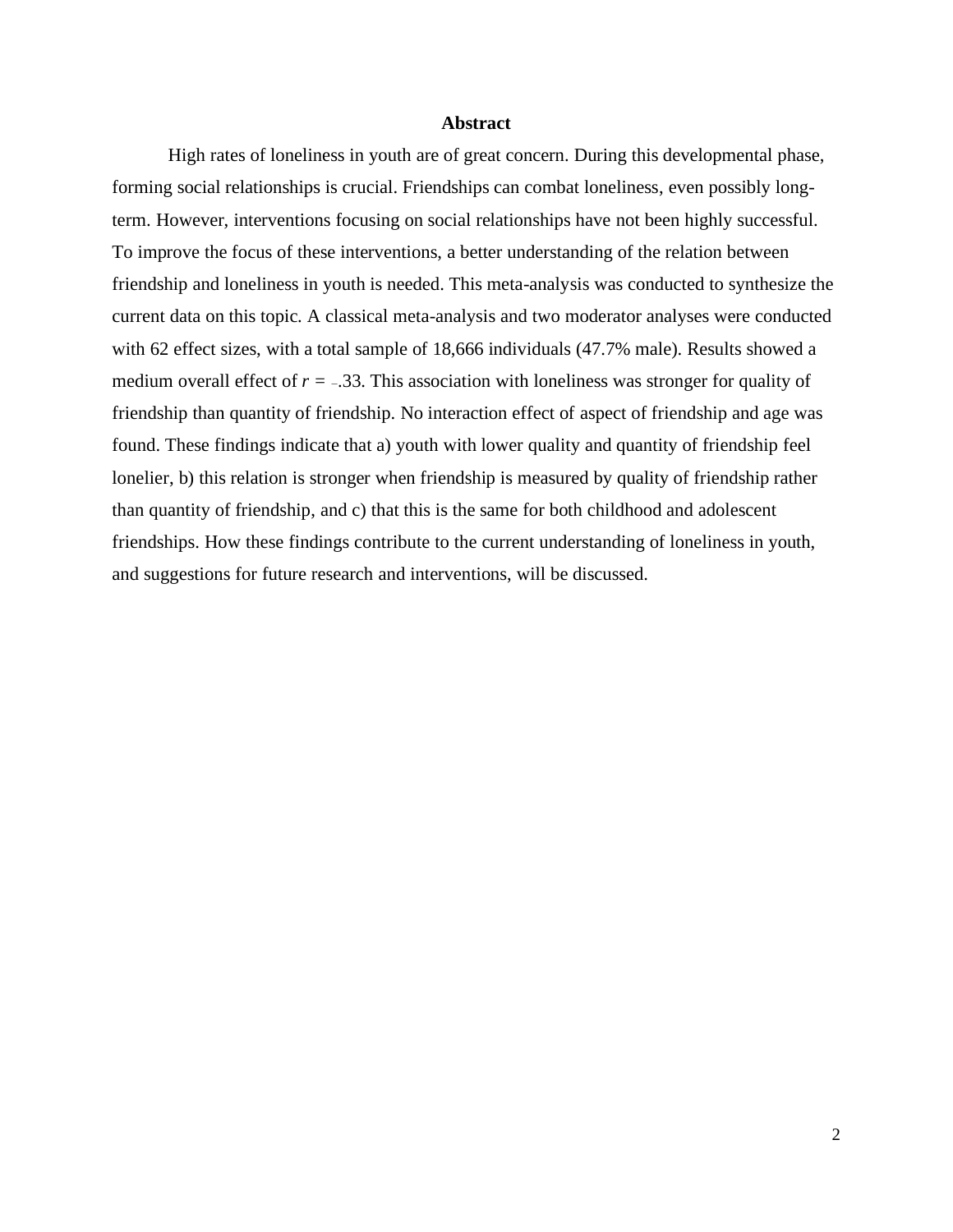## **Samenvatting**

<span id="page-3-0"></span>Eenzaamheid onder de jeugd is van grote zorg. Gedurende deze ontwikkelingsfase is het vormen van sociale relaties cruciaal. Vriendschappen kunnen eenzaamheid tegengaan, mogelijk ook op lange termijn. Echter, interventies gefocust op sociale relaties zijn weinig succesvol gebleken. Om de focus van deze interventies te verbeteren, is er meer inzicht nodig in de relatie tussen vriendschap en eenzaamheid onder de jeugd. Deze meta-analyse is uitgevoerd om bestaande data van dit onderwerp samen te vatten. Een klassieke meta-analyse en twee moderator analyses zijn uitgevoerd met 62 effectgroottes, met een totale steekproef van 18,666 individuen (47.7% man). Resultaten lieten een algemeen middelgroot effect zien van  $r = -.33$ . Deze associatie met eenzaamheid was sterker voor kwaliteit van vriendschap dan voor kwantiteit van vriendschap. Er is geen interactie effect tussen aspect van vriendschap en leeftijd gevonden. Deze resultaten suggereren dat a) jeugd met lagere kwaliteit en kwantiteit van vriendschap zich eenzamer voelen, b) dat deze relatie sterker is wanneer vriendschap is gemeten met kwaliteit van vriendschap in vergelijking met kwantiteit van vriendschap, en c) dat dit gelijk is voor kinderen en jongeren. Hoe deze resultaten bijdragen aan het inzicht in eenzaamheid onder jeugd, en suggesties voor toekomstig onderzoek en interventies, wordt besproken.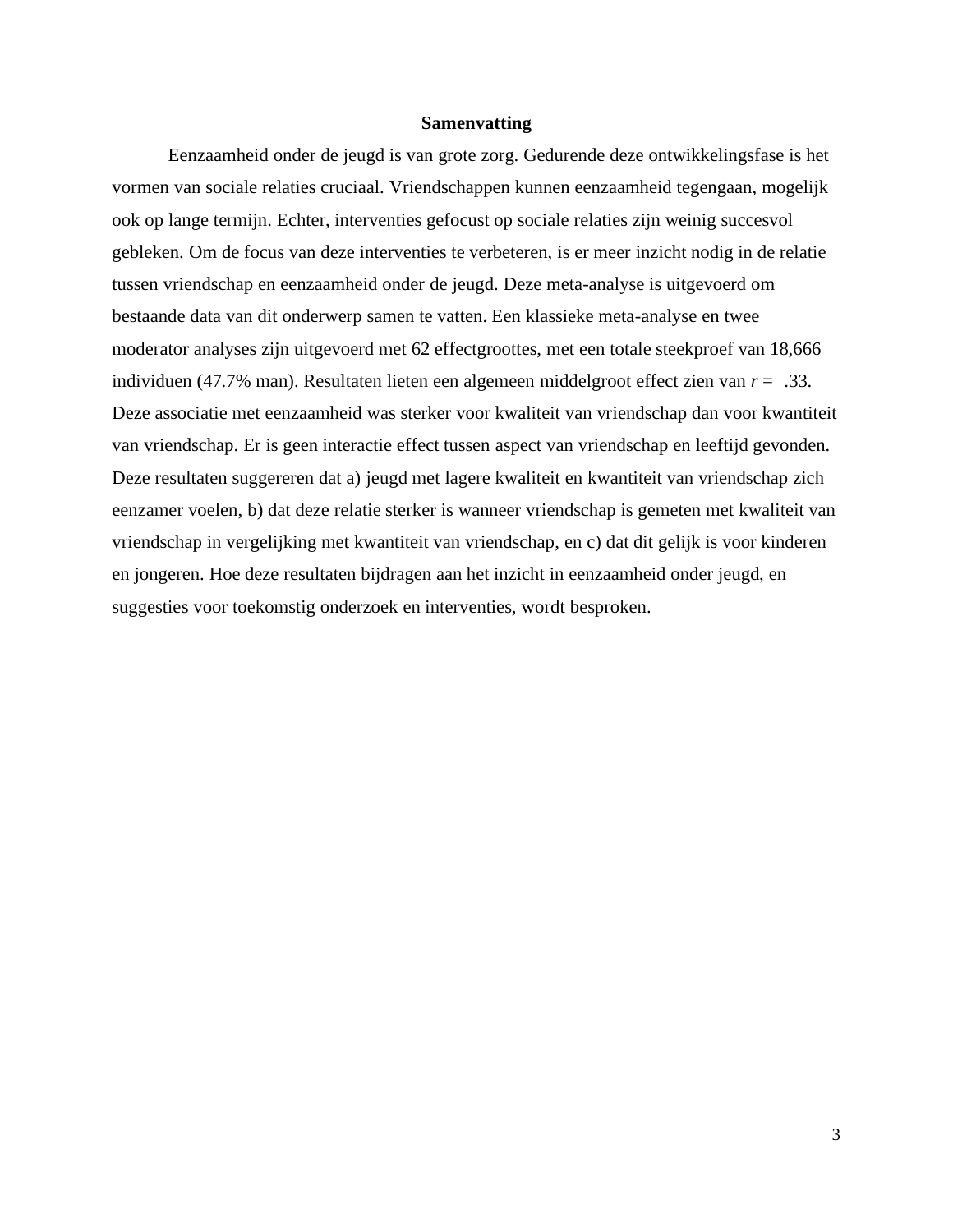## **Introduction**

#### <span id="page-4-0"></span>**Loneliness in Youth**

Students studying in small rooms, away from their parent's home with their digital screen as their only way of communicating: loneliness in adolescents is of growing concern in politics, especially since Covid-19. According to the Central Bureau of Statistics (2018), 10.1% of adolescents 15-25 years old reported severe social loneliness in 2018. Loneliness is defined as the negative emotional response to a perceived deficiency in either the quality or quantity of one's social relationships (Perlman & Peplau, 1981).

Although most people experience loneliness at some point in their lives, loneliness in youth is especially concerning (Qualter et al., 2015; Rockach & Neto, 2005). First of all, building social relationships is crucial during adolescence as a developmental phase. Social interaction increases autonomy and gives the chance to build relationships outside the family (Twenge et al., 2019). Secondly, loneliness is associated with a range of negative health consequences that impact adolescents' further development, including higher rates of depression, obesity, and suicide ideation (Goosby et al., 2013; Stravysnky & Boyer, 2001). The impact of loneliness in youth across the lifespan emphasizes the need for interventions specifically aimed at adolescents (de Jong-Gierveld et al., 2006).

One important factor that contributes to loneliness in youth is friendship (Qualter et al., 2015). Peer relationships become of great importance during adolescence and offer multiple benefits for social and emotional development (Bukowski et al., 1998; Poulin & Chan, 2010; Twenge et al., 2019). A perceived lack of those relationships can lead to feelings of loneliness (Perlman & Peplau, 1981). Successful friendships are of great importance for combating loneliness, since they can protect adolescents from feeling lonely during their youth (Renshaw  $\&$ Brown, 1993). Since stable adolescent friendships can last during later phases in life, adolescent friendships can have a possible long-lasting positive effect on combating loneliness (Ledbetter & Griffin, 2007; Nicolaisen & Thorsen, 2017). This study focuses on better understanding the association between friendship and loneliness in youth.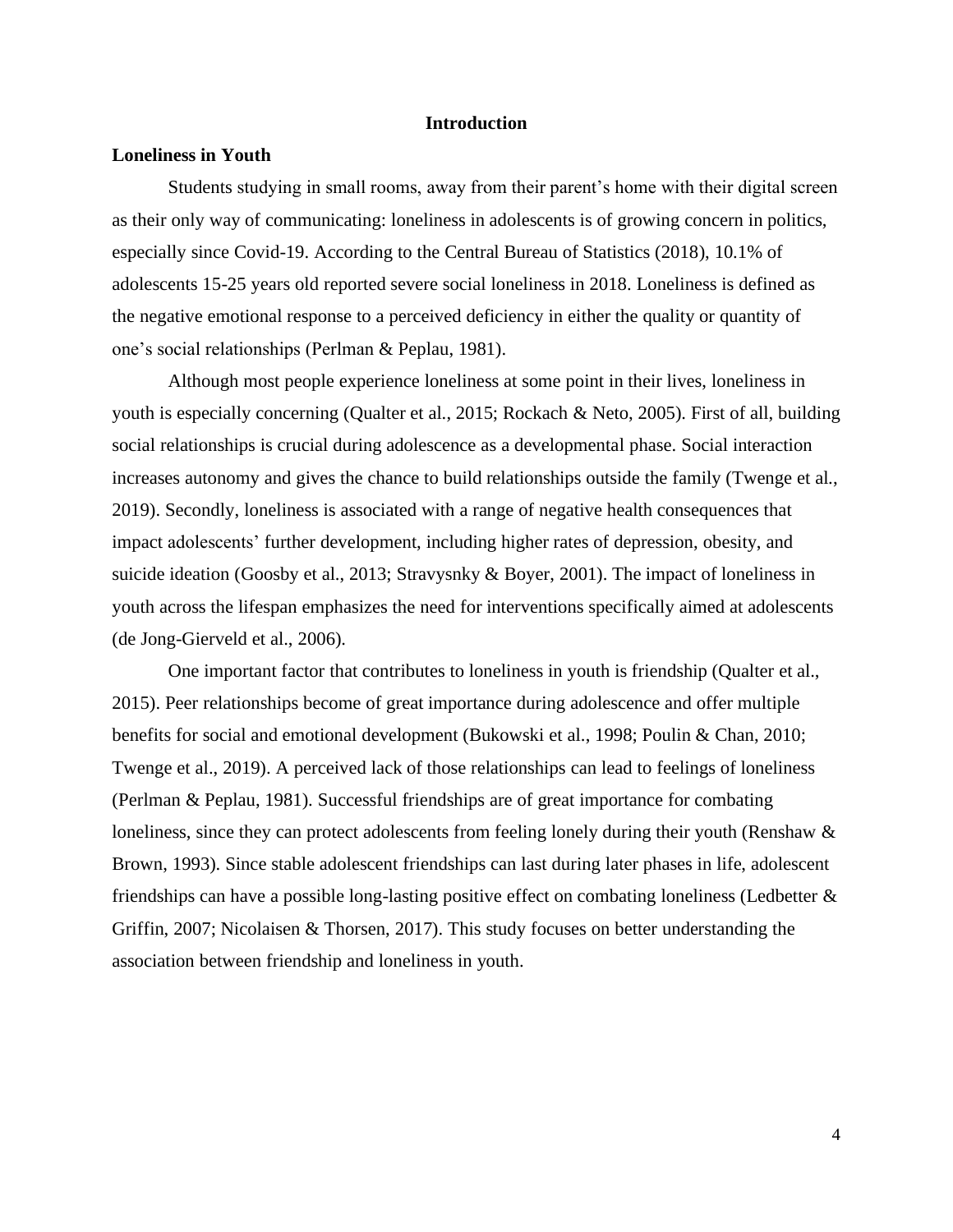#### **Friendship and Loneliness**

To combat loneliness in youth, interventions often focus on increasing social opportunities to establish friendships (Masi et al., 2011). Understandably, because a lack of friendships is at the core of the definition of loneliness (Perlman & Peplau, 1981). During adolescence, youth strive for friendships that give them understanding, self-disclosure, validity, and empathy (Parker & Asher, 1993). Friendships are important for promoting social development of adolescents: they offer social support and a context for learning social skills (Bukowski et al., 1998). They also play a key role in emotional development, as they provide emotional security, companionship, and intimacy (Poulin & Chan, 2010).

Interventions focusing on increasing social opportunities, for example for forming new friendships, have not proven to be highly effective (Masi et al., 2011). A better understanding of how friendship is associated with loneliness is needed to improve the focus of these interventions, to combat loneliness during adolescence, and possibly long-term (Ledbetter & Griffin, 2007; Nicolaisen & Thorsen, 2017). In this study, the association between loneliness and friendships in youth will be studied using a meta-analysis.

## **Quality and Quantity of Friendship**

Friendships consist of two dimensions: friendship quality and friendship quantity (Nangle et al., 2003). The quality of friendship is defined by Parker and Asher (1993, p. 611) as 'the degree of companionship the relationship provides, its supportiveness and its level of conflict'. The quantity of friendships refers to the amount of friends and frequency of social contact one considers to have (Perlman & Peplau, 1981). Humans are in need of close emotional bonds, as well as a larger network of social contacts (Baumeister & Leary, 1995). Therefore, when number of friends or quality of friendship is low, adolescents are at risk for loneliness (Schwartz-Mette et al., 2020; Vanhalst et al., 2014).

Theory generally seems to support the popular claim that friendship quality is a more important aspect of friendship compared to quantity of friendship, for example by Weiss (1993). He argues that simply having a friend is not enough to fulfill relationship needs: the quality of that friendship plays an important role. Regarding empirical evidence, multiple studies show that a high quality of friendship positively affects someone's wellbeing. It can protect against the negative effects of adjustment problems, bullying and other negative stress sources in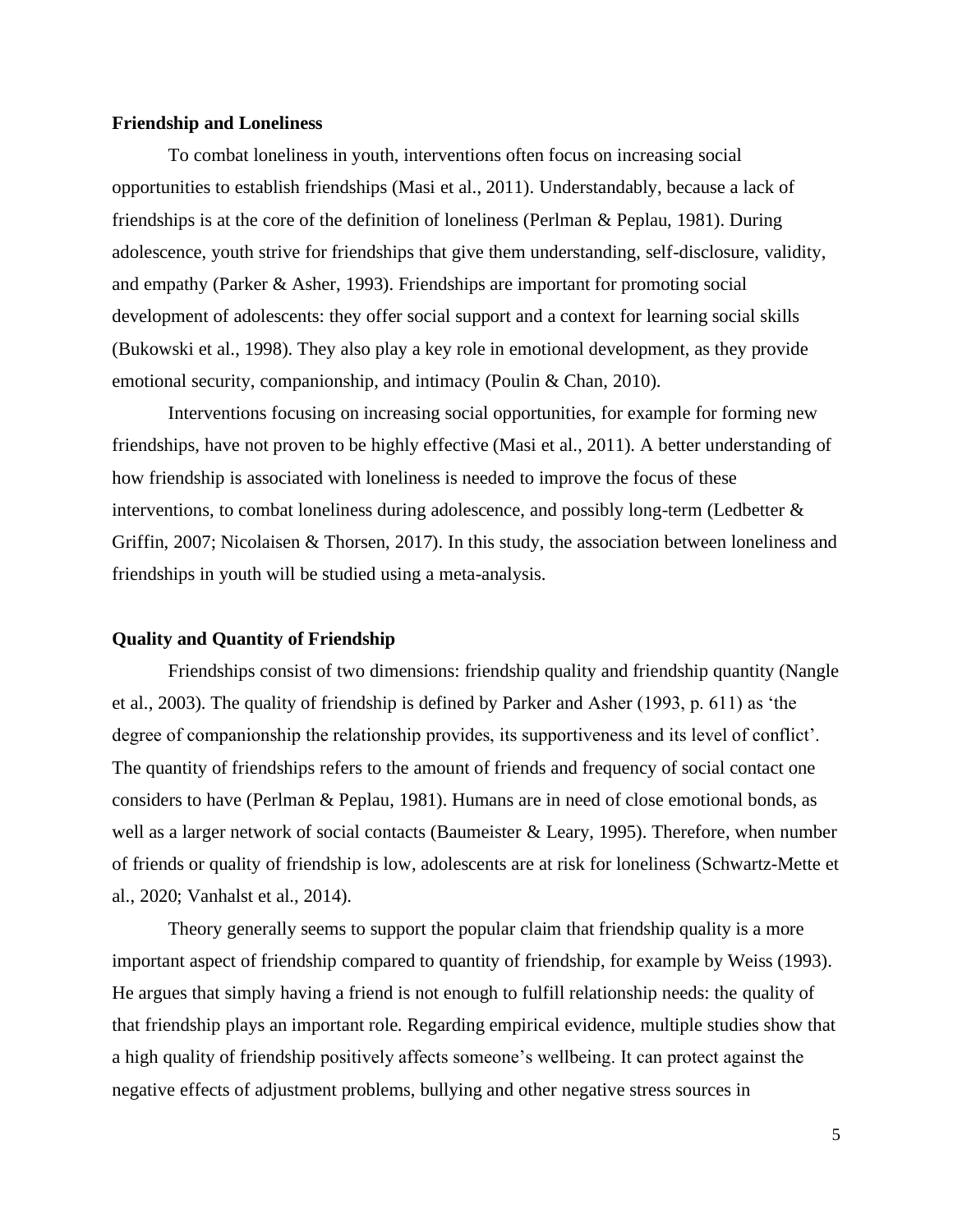adolescents (Erwin, 1998; Malcolm et al., 2006; Waldrip et al., 2008). This leads to the popular claim that quality of friendship is a more important aspect of friendship compared to quantity of friendship. However, these studies do not focus on friendship in relation to loneliness or in comparison with quantity of friendship.

An empirical study that compares quality and quantity of friendship in relation to loneliness, is a meta-analysis by Schwartz-Mette et al. (2020). This study found a slightly larger association between loneliness and positive quality of friendship in comparison with the association between loneliness and number of friends. In contrast, the association between loneliness and negative quality of friendship was smaller. However, in the study of Schwartz-Mette et al. (2020), no conclusions were drawn about whether quality of friendship was more important than quantity of friendship. First, because it measures quality of friendship as a positive or negative friendship experience, not as a general aspect. Second, because the conclusions about the associations in comparison with number of friends, differ between positive and negative friendship quality. Because of a lack of studies that compare quality and quantity of friendship, this study will analyze whether the association between loneliness and friendship is different for quality of friendship and quantity of friendship.

# **Childhood versus Adolescent Friendships**

The association between friendship and loneliness can also be better understood by differences between childhood and adolescent friendships. Loneliness is less common in children than in adolescents, according to Qualter et al. (2015). That study also argues that during childhood, quantity of friendship is more important than quality of friendship, but that there is a shift during adolescence to quality of friendship. This is based on how perspectives on friendship change during adolescence, for example because there is a larger focus on intimacy, stability and personal significance (Erwin, 1998; Qualter et al., 2015). During childhood, friendships can be temporary, are often formed easily and are less stable than adolescent friendships. Therefore, children may have a bigger quantity of friends, but lower quality of friendship than adolescents. From childhood to adolescence, the number of friendships decreases, but the friendships become more irreplaceable (Erwin, 1998). Concluding, the changing form and function of friendships can impact its association with loneliness. This study will research whether the association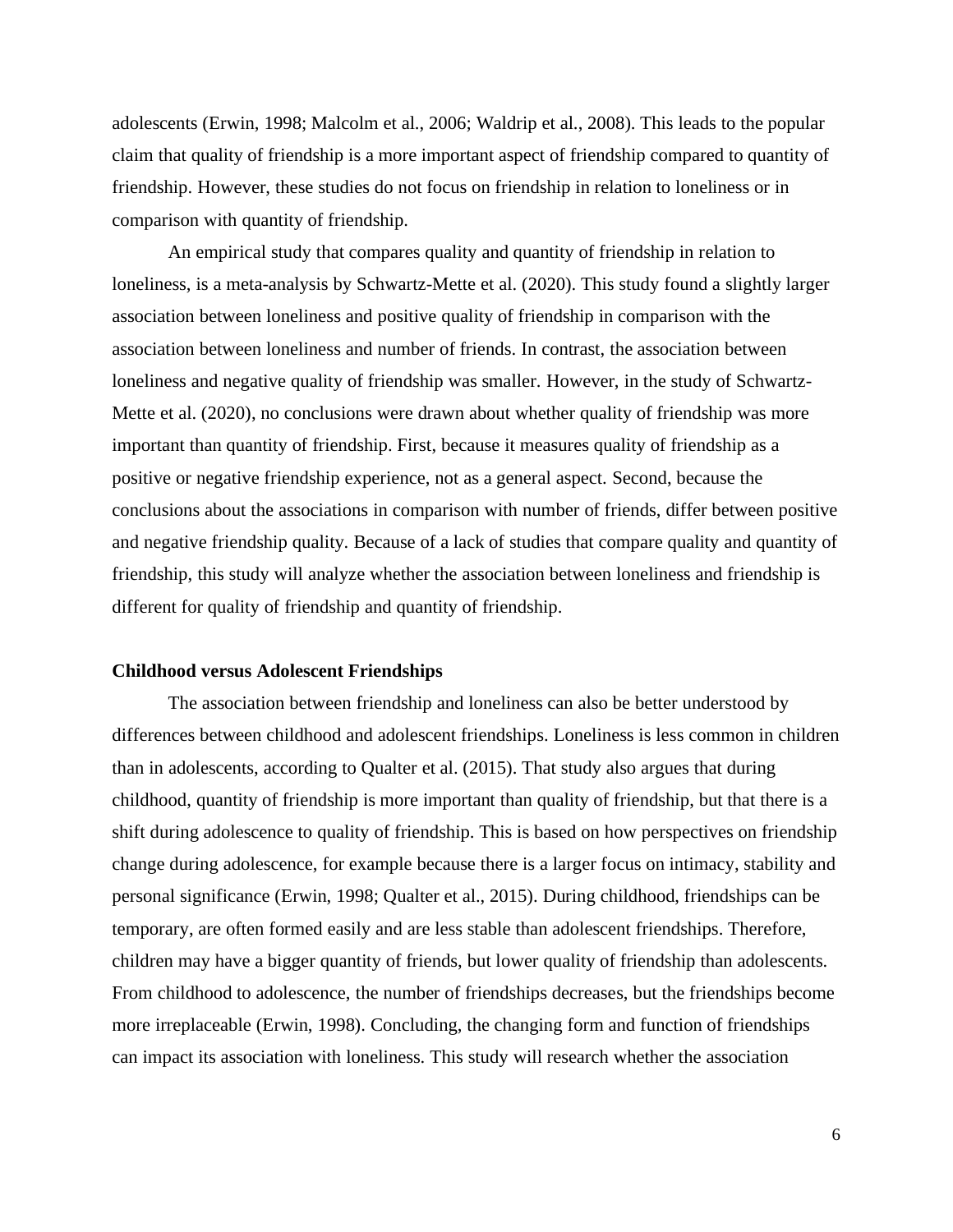between loneliness and quality or quantity of friendship is different for childhood friendships and adolescent friendships.

# **The Current Study**

This study will answer the following research question: *How are friendship and loneliness in youth associated?* To fully understand the relation between friendship and loneliness, this study answers two additional research questions. The first sub-question is: *Is the association between loneliness and friendship different for quality of friendship and quantity of friendship?* The second sub-question is: *Is the association between loneliness and quality or quantity of friendship different for childhood friendships and adolescent friendships?* The following hypotheses will be tested using a meta-analysis (Figure 1):

H1: A higher friendship quantity and quality are negatively related to loneliness in adolescents. H2: The relation between loneliness and quality of friendship is stronger than the relation between loneliness and friendship quantity.

H3: In adolescent friendships, the quality of friendship offers a more important explanation for the relation between loneliness and friendship than quantity of friendship.

H4: In childhood friendships, the quantity of friends offers a more important explanation for the relation between loneliness and friendship than quality of friendship.

# **Figure 1**

*Schematic Overview of the Hypotheses on the Relation between Friendship and Loneliness in Youth*

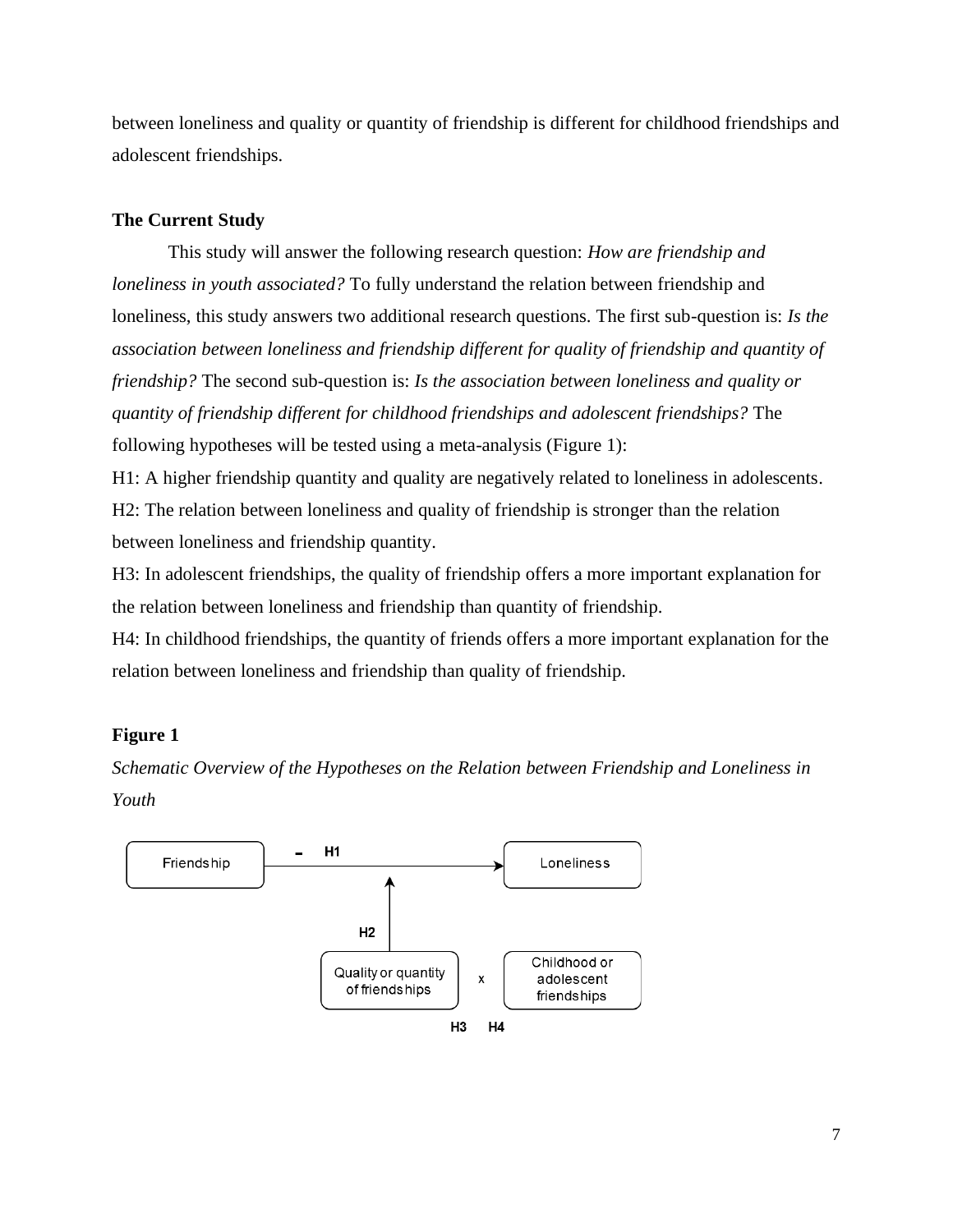#### **Method**

### <span id="page-8-0"></span>**Literature Search**

This study is conducted with the use of the database of MASLO (the Meta-Analytic Study of Loneliness) project (Maes et al., 2019). The MASLO-project contains studies that have researched loneliness, using one of the predominant standardized loneliness measures. More details about the literature search can be found in a paper by Maes et al. (2019). The databases used during the literature search are PsychInfo, ERIC, PubMED, and Web of Science. Keywords mainly included the names of the standardized loneliness questionnaires. At the Open Science Framework (https://osf.io/tzg32/) a full list of keywords can be found. The database contains articles from empirical journals, books and book chapters up until 2016. In total, the MASLOproject includes more than 2,300 reports from over 60 countries.

# **Selection of Studies**

From this database, the relevant associations between quality of friendship or quantity of friendship and loneliness were identified. First, all associations coded as one of these two categories were included, and all uncoded associations were checked for relevancy. The remaining associations were screened on a few inclusion criteria. Associations reflecting quality of friendship, and corresponding values such as security and reciprocity, were included. Associations for quantity of friendship were included when they reflected the number of friends or the frequency of contact. Associations were excluded when they reflected relationships other than friends (i.e. family, romantic partners), specific type of friendships (i.e. online friendships or a specific focus on opposite sex friendships), or when the measure of friendship was irrelevant for the current research question (i.e. length of friendship, social network size). This resulted in 178 remaining studies.

In the next step, only associations within the age category child ( $\leq 12$  years old or  $\leq 6$ <sup>th</sup> grade) and adolescent (12-21 years old or  $>6<sup>th</sup>$  grade) were selected. These were chosen to test whether the association between loneliness and friendship differs for these two age categories. After this step, a total of 114 associations from 75 different studies remained. Because many studies included multiple associations, the same sample would be used twice, which could lead to one study having more weight in the meta-analyses than other studies. This was solved by deleting the association that was least relevant, or by calculating the mean effect size for these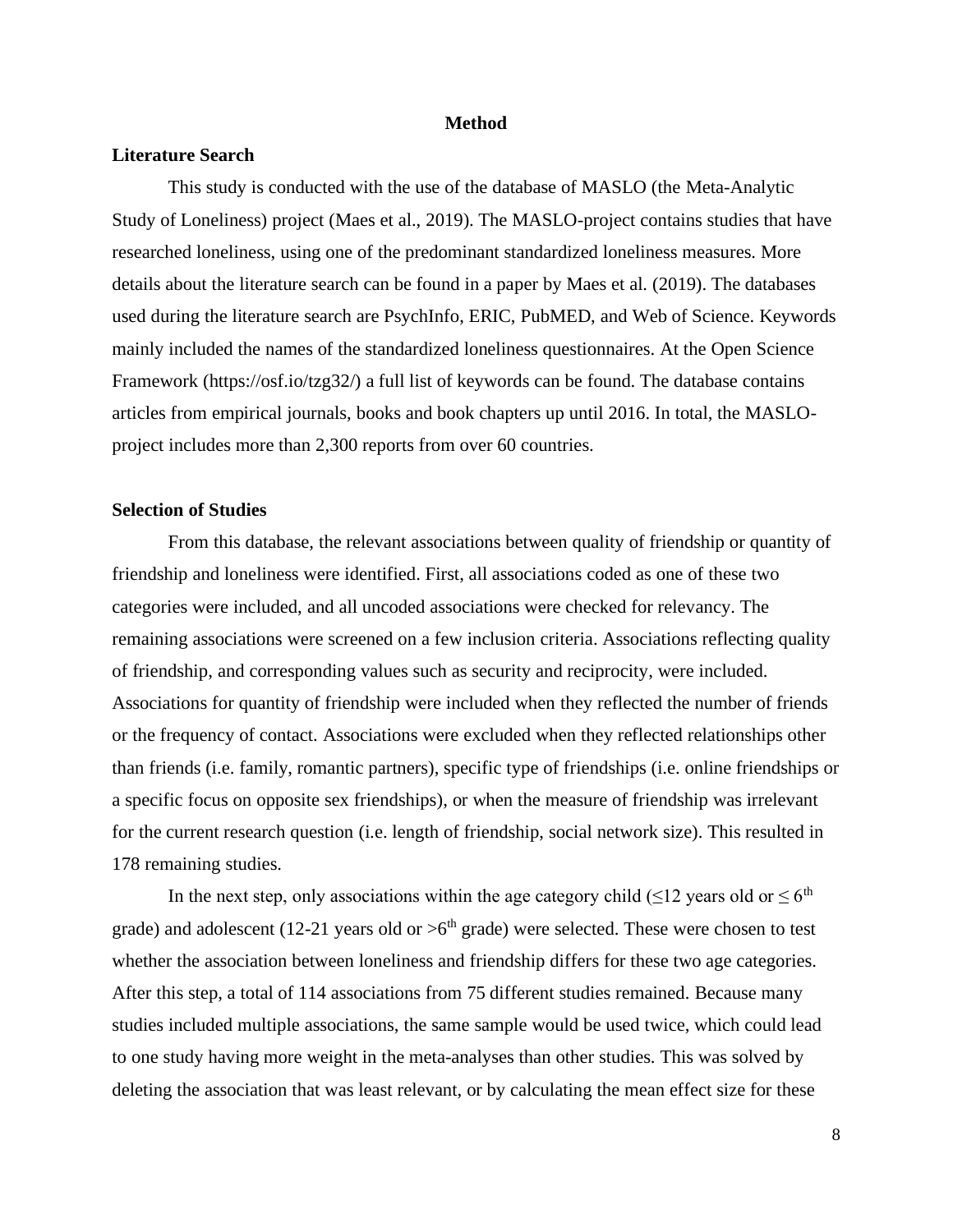associations. In total, 62 associations from 62 studies were included. For an overview of the number of included and excluded associations, see the flow diagram in Figure 2.

# **Figure 2**

*Flow Diagram*



# **Coding of Study Characteristics**

The coding included characteristics of the study (i.e. country, sample size, variables), the publication year, and data for effect size computations of the associations. Each study was coded by a team of trained graduate and undergraduate psychology students (Maes et al., 2019). Coded data that was irrelevant for the analysis of this study was deleted.

The studies selected were published between 1987 and 2016. Sample sizes varied between 16 and 1,106 participants, with a total of 18,666 participants. The age category children was coded as 0 ( $k = 26$ ), and the age category adolescents (12-21 years or  $> 6<sup>th</sup>$  grade) was coded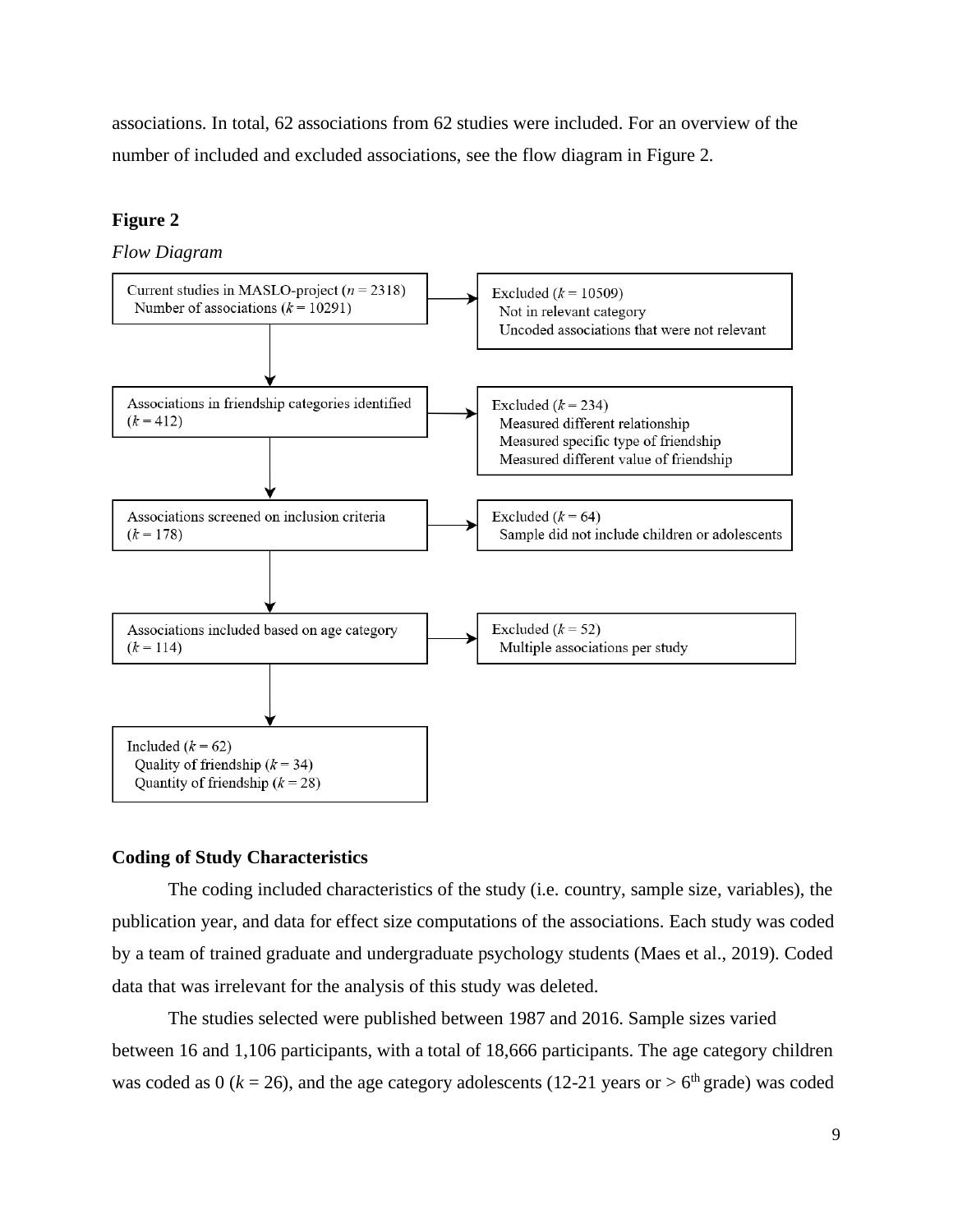as 1 ( $k = 36$ ). The participants mean age varied from 8 years to 21 years old ( $M = 14.3$ ,  $SD =$ 3.7), with a mean age of 9.8 years for the age category children, and a mean age of 16.0 years for adolescents. Of the participants,  $47.7\%$  of the participants was male  $(k = 61)$ . For all associations, the value that described the correlation between loneliness and aspect of friendship was coded as 0 (quality of friendship) or 1 (quantity of friendship). When this value was not available for the total sample, the weighted correlation was computed based on the subgroups.

# **Computation of Effect Sizes**

The data from the MASLO-project includes the values of the associations. Because the variance of the coefficient strongly depends on the correlation, meta-analyses are not directly performed on these values (Borenstein et al., 2009). These correlations are first converted to the Fishers' *z* scale with the following formula:

$$
z = 0.5 \times \ln\left(\frac{1+r}{1-r}\right)
$$

In this formula, *r* reflects the Pearson's correlation coefficient. After conducting the metaanalyses, the results were converted back into Pearson's correlations for a more easy interpretation with the following formula:

$$
r = \frac{e^{2z} - 1}{e^{2z} + 1}
$$

These correlations can further be interpreted with .30, .50, and .70 as benchmarks for respectively small, medium, and large effect sizes (Dancey & Reidy, 2007). Besides Fisher's *z*, the standard error is used to weigh the different studies. To compute the standardized error, the following formula is used:

$$
SE_z = \sqrt{V_z}
$$

In this formula,  $V_z$  reflects the variance. The variance was calculated with the following formula:

$$
V_z = \frac{1}{n-3}
$$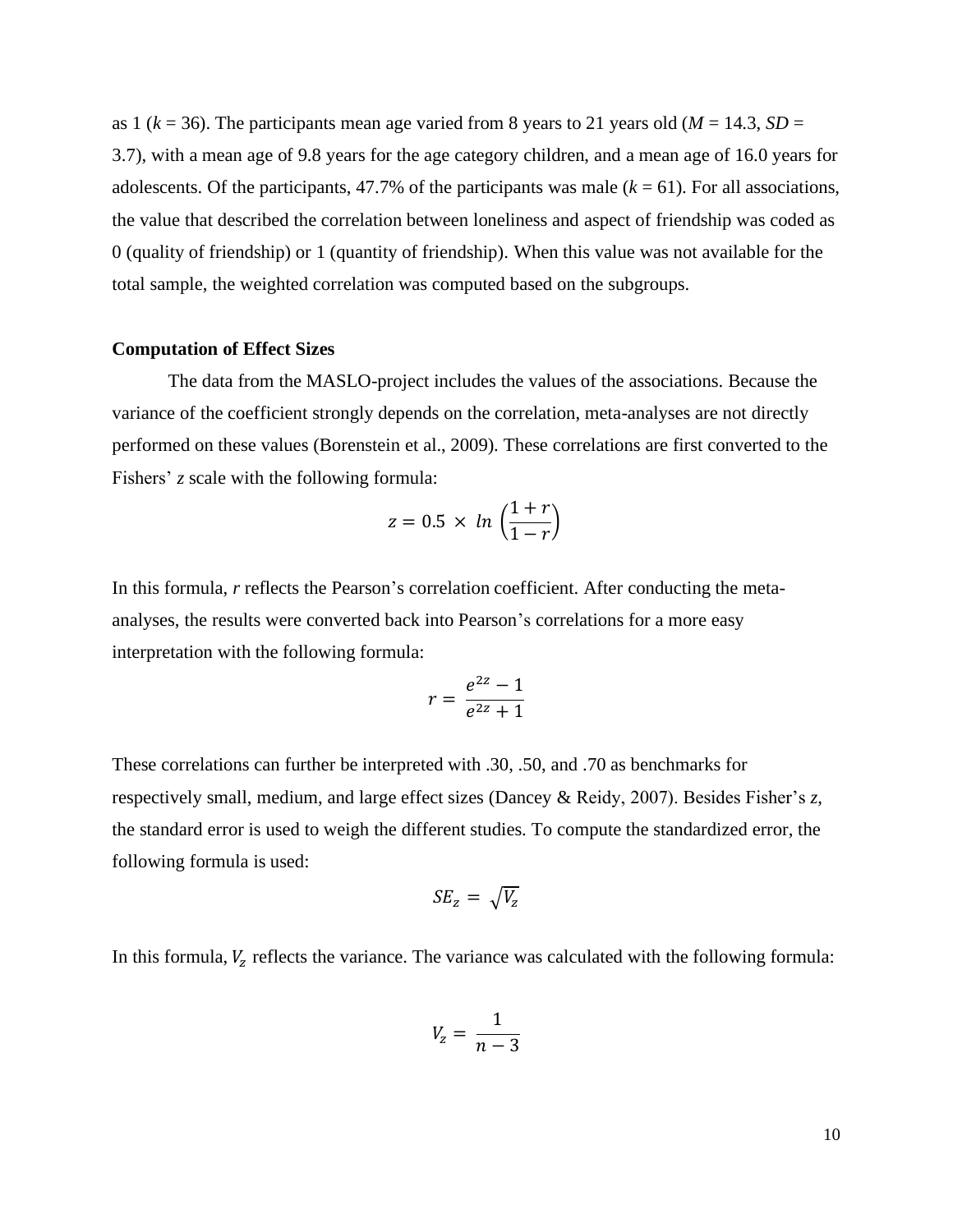#### **Analysis of Effect Sizes**

Three different analyses are used in this study: a basic meta-analysis, the moderator variable analyses and the publication bias analysis. The analyses will be performed using JASP (Version 0.14.1.0; JASP Team, 2020). For the basic meta-analysis, a random effects analysis is used to test the overall relation between friendship and loneliness (Borenstein et al., 2009). Each study is weighted by its sample size. With the use of a basic meta-analysis, results can be generalized beyond the studies that are included in the data set. The default model, Restricted Maximal Likelihood model, is used.

A moderator variable analysis is used to test which factors can explain variability in effect sizes (Field & Gillet, 2010). In this study, two moderator variable analyses for categorical moderators were conducted, regarding the aspect of friendship and regarding the interaction between aspect of friendship and age category. When the moderator is significant, this means that there is a significant difference between the subgroups of the moderator in their prediction of the mean effect size. This indicates that the relation between two variables differs per subgroup of the moderator.

Last, the potential impact of publication bias was tested. Because studies with smaller effect sizes often do not get published, it is important to check whether the included group of studies is a biased selection (Field & Gillet, 2010). First, a Funnel Plot was generated to check for equal distribution of the effect sizes of both larger and smaller studies in a triangle shape, with studies converging more closely around the true mean when the standard error decreased. Asymmetry in the graphical representation suggests publication bias. Next, Egger's linear regression test was used to examine whether there is a significant relation between the size of the study and its effect size. A significant correlation implies publication bias.

#### **Results**

#### <span id="page-11-0"></span>**Main Effect: Friendship and Loneliness**

For the overall relation between friendship and loneliness, a significant medium effect of *B* =  $-.34$  ( $k = 62$ , *SE* = 0.03, 95% CI = [ $-.40, -.29$ ],  $p < .001$ ) was found. For interpretation Fishers' *z* is transformed back to Pearson's correlation ( $r = -.33$ ). This result indicates that youth with lower quality and quantity of friendships have higher loneliness scores. Moreover, there was significant heterogeneity among the effect sizes ( $Q = 985.99$ ,  $p < .001$ ). Therefore, in order

11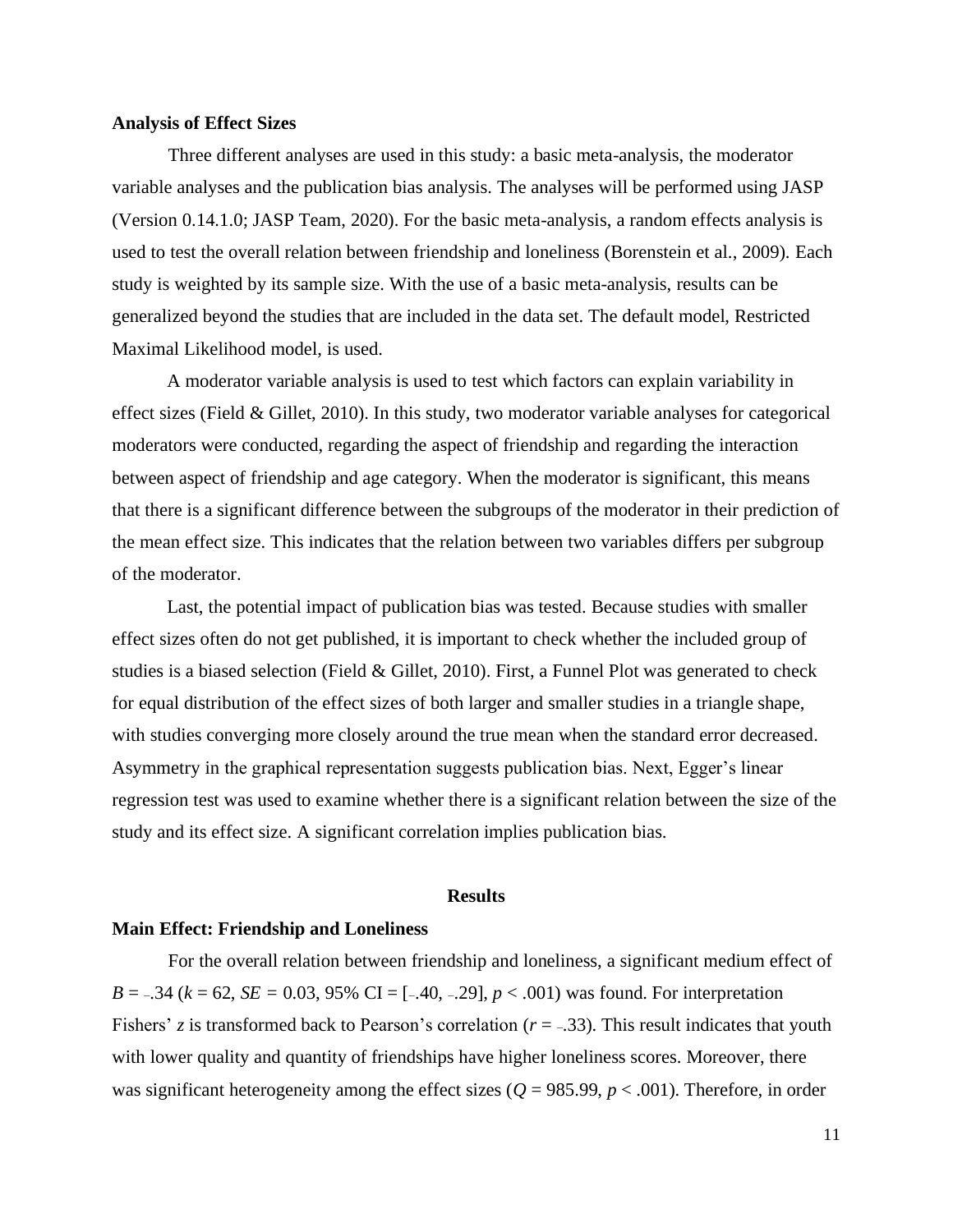for this variability in effect sizes to be explained, it is useful to conduct moderator analyses. This is further supported by the  $I^2$  statistic of 92%, indicating a high degree of heterogeneity. Therefore there is a high possibility that differences in studies are not due to chance.

## **Table 1**

*Moderation Analyses of Aspect of Friendship and Age Category on the Relation between Friendship and Loneliness in Youth*

| Analysis                                   | B         | SE(B) | CI<br>Lower | Upper  |
|--------------------------------------------|-----------|-------|-------------|--------|
| Moderation model                           |           |       |             |        |
| Aspect of Friendship                       |           |       |             |        |
| Intercept                                  | $-.28***$ | 0.04  | $-.35-.20$  |        |
| Aspect of Friendship                       | $-.13*$   | 0.05  | $-.23-.02$  |        |
| Interaction model                          |           |       |             |        |
| Intercept                                  | $-29***$  | 0.05  | $-.39$      | $-.18$ |
| <b>Age Category</b>                        | .02       | 0.08  | $-.13$      | .17    |
| Aspect of Friendship                       | $-.004$   | 0.08  | $-.17$      | .16    |
| Age Category $\times$ Aspect of Friendship | $-.18$    | 0.11  | $-.39$      | .04    |

*Note. B* is the regression coefficient, based on Fisher's *z*; *SE (B)* is the standard error of the regression coefficient; *CI* is confidence interval of 95%.

\**p* ≤ .05. \*\**p* ≤ .01. \*\*\**p* < .001.

## **Hypothesized Moderator Analyses**

To examine whether the negative relation between friendship and loneliness differs between quality and quantity of friendship, a categorical moderator analysis was performed. When comparing these two aspects of friendship, the results of the moderator analysis yielded a significant difference ( $Q = 853.26$ ;  $p = < .001$ ). This indicates that the strength of the association between friendship and loneliness was significantly moderated by aspect of friendship, see Table 1. For interpretation, Fishers' *z* was converted back to a Pearson's correlation*.* The estimated moderation effect of quality of friendship was stronger  $(r = -.38)$  than for quantity of friendship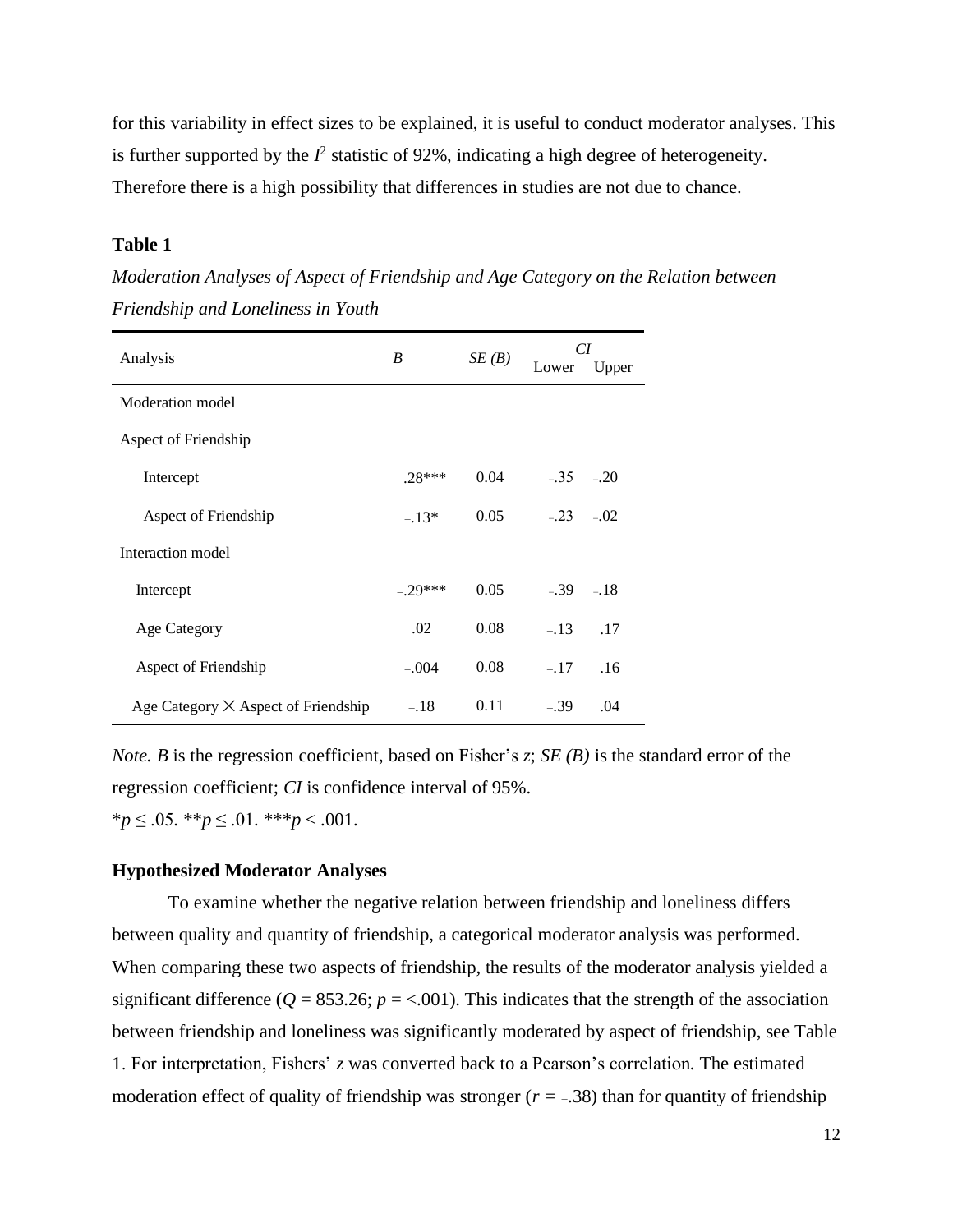$(r = -.27)$ .

A second categorical moderator analysis was conducted to examine whether the moderating effect of aspect of friendship on the association between friendship and loneliness differs between child friendships and adolescent friendships. This model was significant (*Q =*  761.35;  $p < .001$ ), but the interaction between aspect of friendship and age group was not significant  $(p = .105)$ . This means that there is no evidence that the moderating effect of aspect of friendship on the main effect differs between childhood friendships and adolescent friendships. In this model, the effect of the moderator aspect of friendship was no longer significant ( $p =$ .961). The intercept, however, was significant  $(p < .001)$  in this model. This could indicate a relation between the two moderators, for example suggesting that the earlier moderating effect of aspect of friendship was actually dependent on the moderating effect of age category. To examine whether there was indeed a relation between these two moderators, a chi-square test of independence was performed. The relation between these variables was not significant  $(\chi^2(1, N))$  $= 62$ ) = 2.84,  $p = .092$ ). This means that there is no significant overlap between the two moderators. This finding indicates that studies examining one aspect of friendship, were not more likely to have a certain age group sample.

## **Publication Bias**

In addition to the classical meta-analysis and moderator analyses, two techniques were used to examine the potential effect of publication bias on the results of the study. First, a funnel plot was plotted, as shown in Figure 3. This funnel plot showed no evidence for publication bias, since no large asymmetry was detected in the distribution of observed effect sizes. Second, an Egger's regression analysis was conducted to statistically test for publication bias. This test was not significant ( $p = .82$ ). Taken together, both the funnel plot and Egger's test do not indicate that a publication bias impacts the results of the study.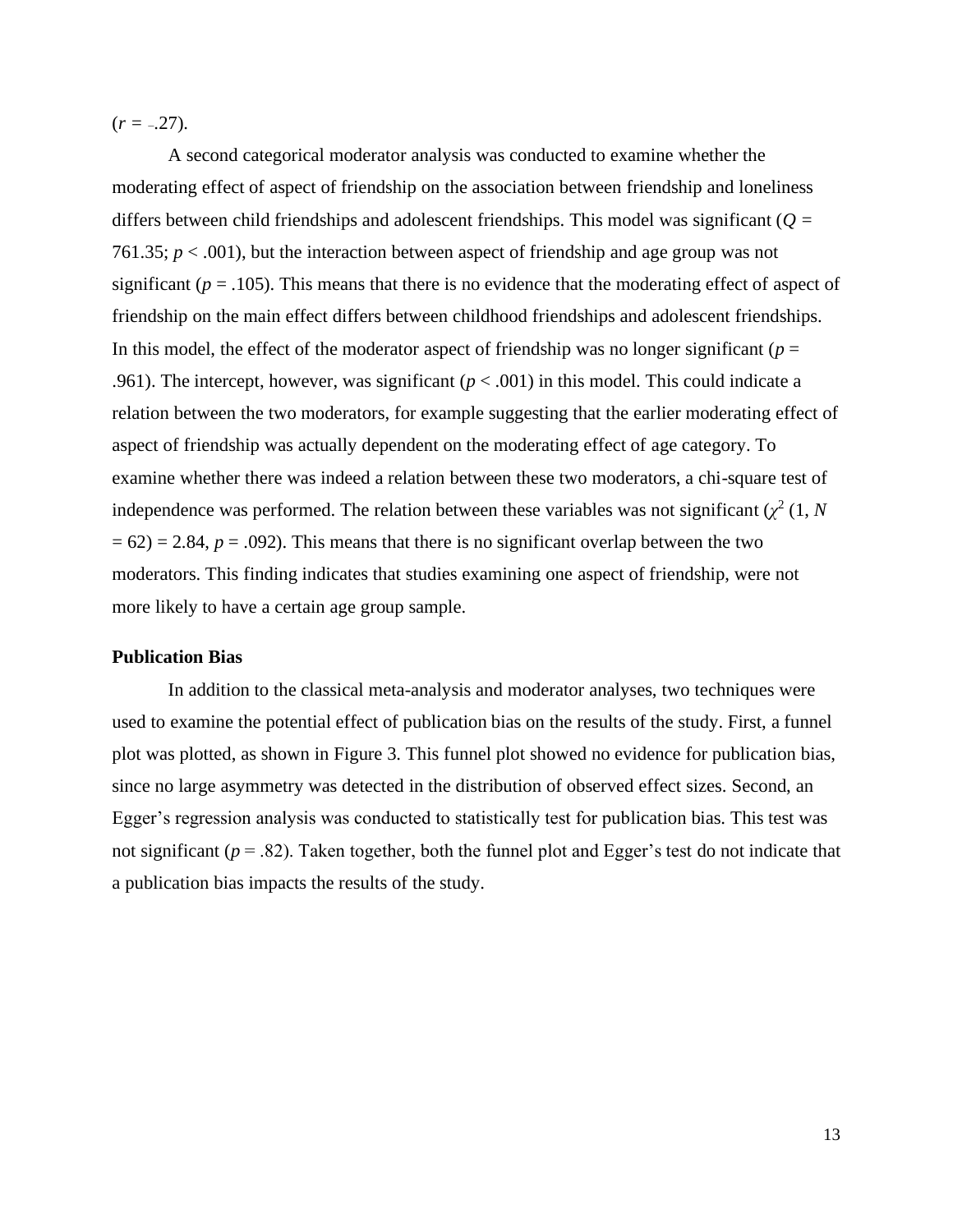# **Figure 3**





#### **Discussion**

<span id="page-14-0"></span>The aim of this study was to examine the relation between loneliness and the quality and quantity of friendship in youth, using a meta-analysis. Interventions focusing on social relationships haven't been highly successful (Masi et al., 2011). A better understanding of how friendship is associated with loneliness is needed to improve the focus of these interventions. Overall, the findings suggest that youth with fewer friends and lower quality friendships feel lonelier than youth with more friends and higher quality friendships. The relation between friendship and loneliness was stronger for quality of friendship than quantity of friendship. This is the same for both children and adolescents.

# **Loneliness and Friendship in Youth**

The relation between quality and quantity of friendship and loneliness was negative. These results indicated that youth with less friends and lower quality friendships feel lonelier than youth who have a higher number of friends and higher quality friendships. This finding is in line with both hypothesis 1 and earlier research that showed a negative association between friendship and loneliness in youth (Schwartz-Mette et al., 2020; Vanhalst et al., 2014). This can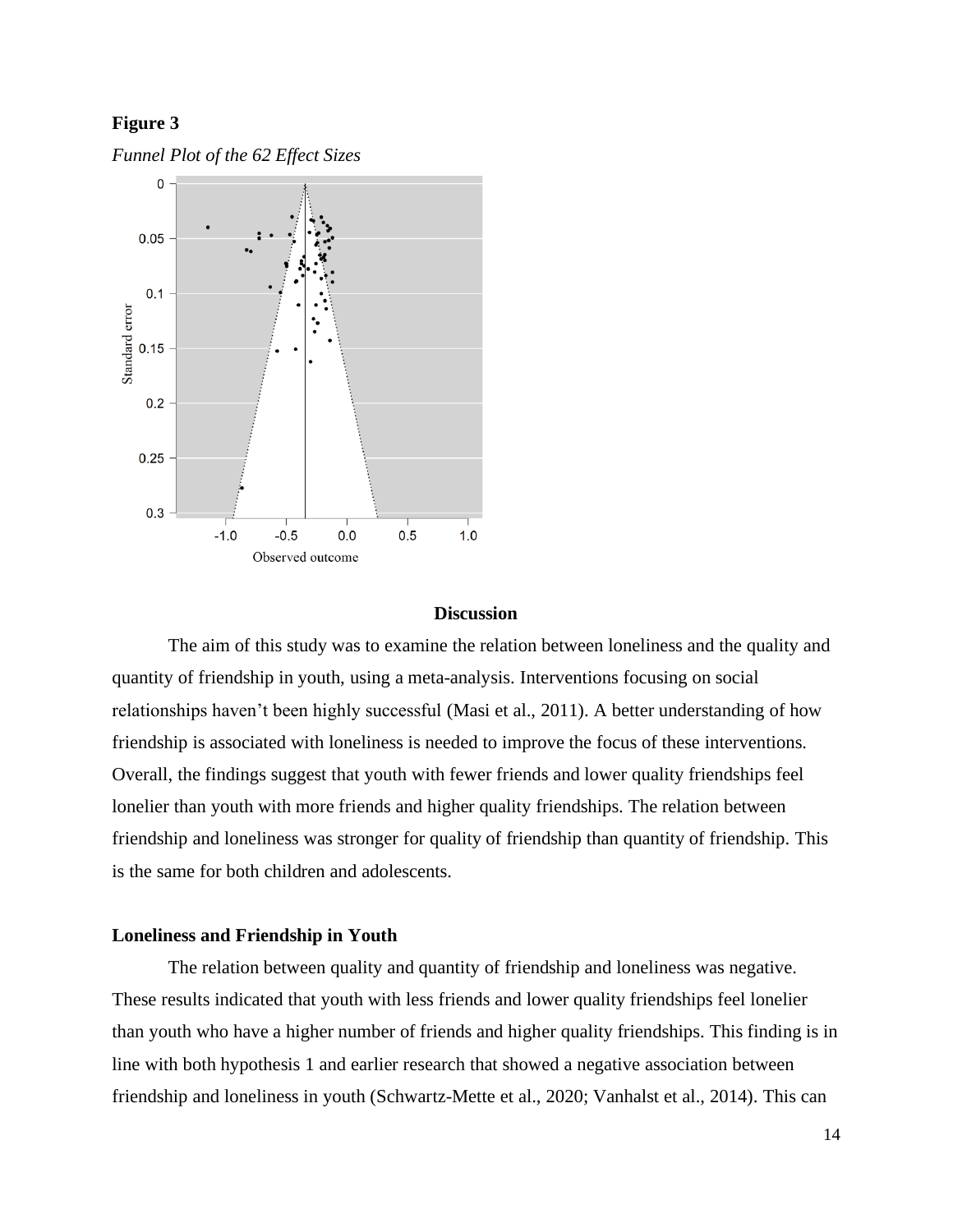be explained by the fact that friendships during youth are important for both their social and emotional development, providing social support and emotional security (Bukowski et al., 1998; Poulin & Chan, 2010). The (perceived) lower quality and quantity of friendship can lead to feelings of loneliness, as the friendships might not provide the social and emotional benefits youth seek. The negative relation between quality and quantity of friendship and loneliness also underlines the importance of friendships to protect adolescents from experiencing loneliness. This is also in line with earlier research on how friendships can combat loneliness, possibly longterm (Nicolaisen & Thorsen, 2017; Renshaw & Brown, 1993).

# **Moderating Effect on Friendship and Loneliness**

The relation between loneliness and quality and quantity of friendship was significantly moderated by aspect of friendship. This result indicates that the finding that less quality and quantity of friendship leads to more feelings of loneliness, depends on the way friendship is measured. The association between friendship and loneliness is stronger when friendship is measured by its quality, such as the experience of security and reciprocity, than when friendship is measured by number of friends and frequency of contact. This finding is in accordance with hypothesis 2 and earlier research that underlines the importance of quality of friendship in other contexts of adolescence. Examples are the protection against the negative effects of adjustment problems, bullying, and other negative stress sources in youth (Malcolm et al., 2006; Waldrip et al., 2008;). However, considering the limited research available on this topic in relation to loneliness, this result based is able to add more substantial evidence to this research area.

A difference between children and adolescents in how quality and quantity of friendship are related to loneliness, could not be established. No interaction effect between aspect of friendship and age category was found. Therefore, there is no evidence that supports hypothesis 3, that during adolescence, quality of friendship is a more important explanation for the relation between friendship and loneliness than quantity of friendship. Also, no results indicated that during childhood, the quantity of friendship is a more important explanation for the association between friendship and loneliness than quality of friendship (hypothesis 4).

A possible explanation why no difference between children and adolescents was found, is because the individuals from the children age category may be older than the children on which the hypothesis is based. The age of the children in the sample  $(M = 9.8)$  may be closer to the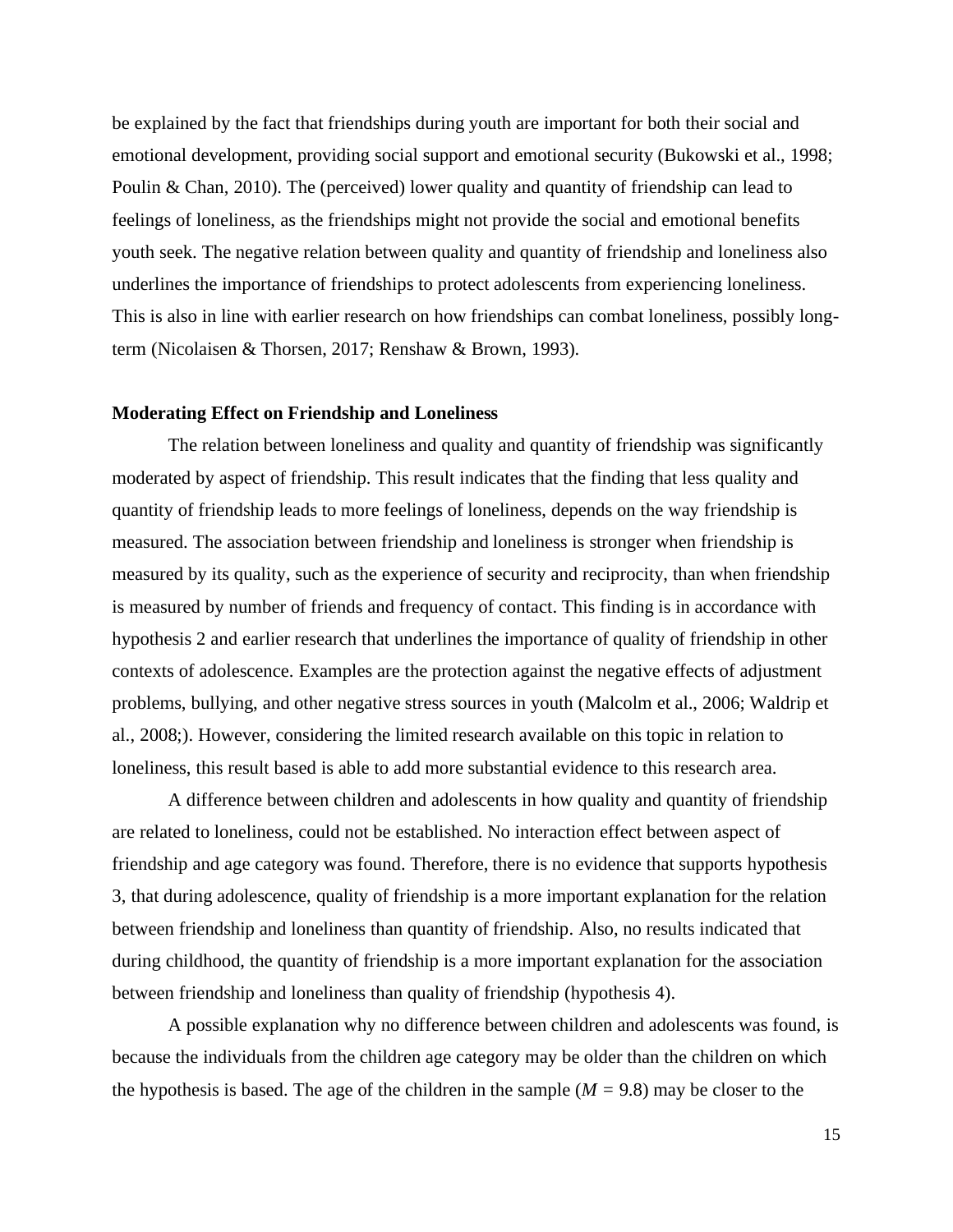early adolescent phase, than the early or middle childhood phase. Therefore, their friendships show more similarities with the form and function of adolescent friendships and no differences between the age groups could be found. However, this explanation has its limitations, since there is a large age gap between the mean age of the children's age group (*M =* 9.8) and the adolescents age group ( $M = 16$ ). Therefore the two samples are possibly substantially different from each other in terms of social and emotional development (Erwin, 1998). This means that even if the childhood sample showed similarities with early adolescence, a significant difference in the meta-analysis would have been probable due to the remaining age gap. A last explanation is that there simply is no difference in how quality and quantity of friendship affects children and adolescents, but that children and adolescents are different in what they define as high quality and quantity of friendship. Friendship quality can equally matter for children and adolescents, as indicated by the current study, but adolescents may value emotional security and intimacy in high quality friendships more than children (Erwin, 1998). This means that the changing form and function of friendships during development could still be true, but in relation to quality and quantity of friendship, it is the values reflecting quality or quantity of friendships that change, not the importance of one aspect over the other. This explains the discrepancy between the current results and the theories on which the hypotheses were based.

# **Strengths and Limitations**

Strengths of this study are mainly methodological. First, with the use of a meta-analysis, this study was able to summarize a larger set of data on the topic of loneliness and friendship in youth. Therefore, the estimated effect sizes of this study are more reliable and statistically precise than results from the individual studies. Also, by combining multiple studies, the sample size is increased. Therefore it is possible to make stronger claims about the population of interest, in this case youth. Second, this meta-study not only summarized data, but also was able to find effects that individual studies haven't examined before. Most included studies only looked at one aspect of friendship, its quality or quantity. This meta-analytic study was able to compare quality and quantity of friendship by combining these individual studies. A final strength of this study is that no evidence of publication bias was found. This suggests that this study was able to summarize the existing evidence on loneliness and youth by including all important studies, and not only the published studies that found a clear effect.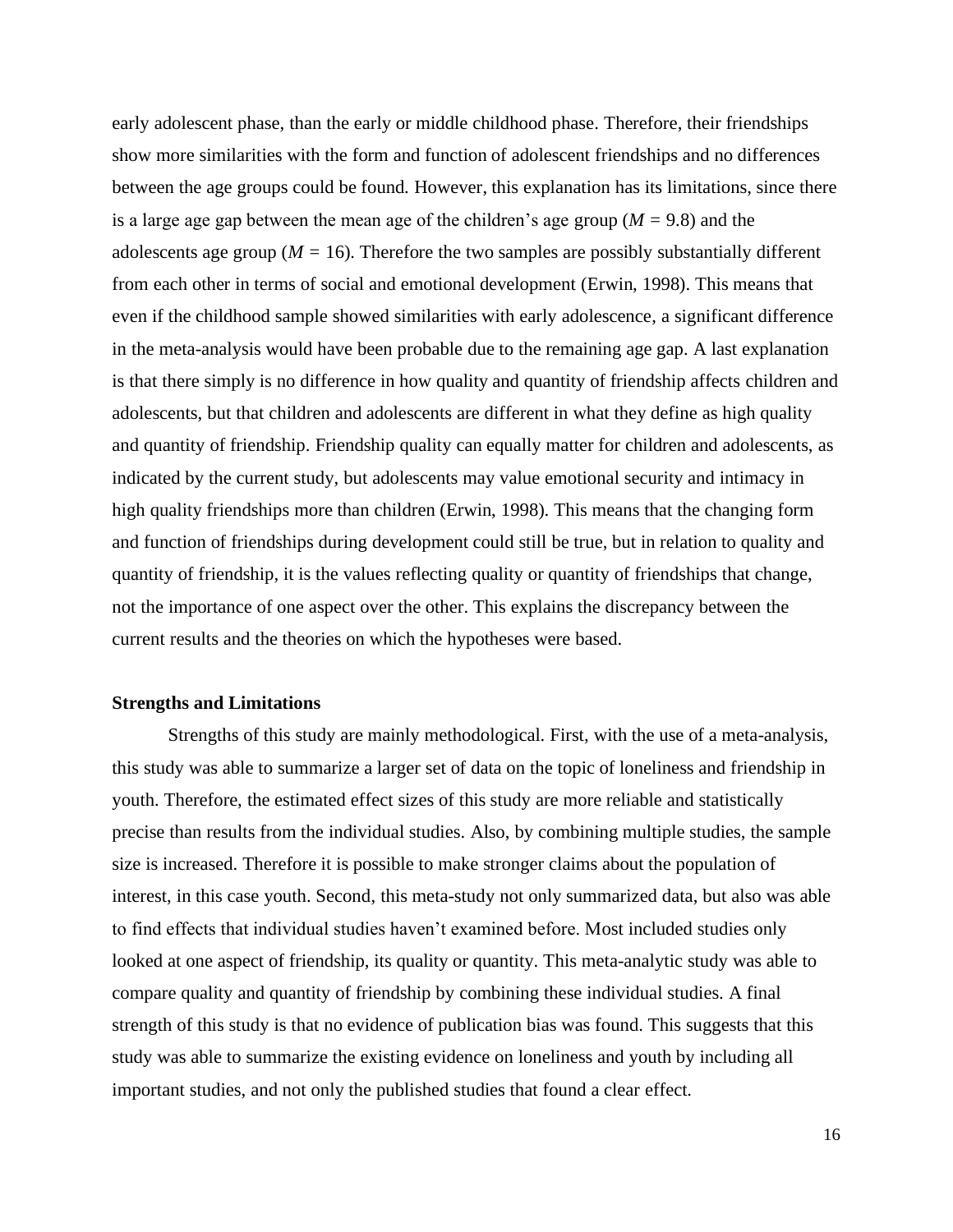Besides the strengths of this study, there are a few limitations that are worth mentioning. A first limitation has to do with the topic of research. The quality of friendship is a highly subjective variable. For example, Lodder et al. (2017) showed that lonely adolescents evaluated their friendship less positively than their friends did. The number of friends is a more quantifiable variable than quality of friendship, but still partly subjective since youth may have different standards for when an acquaintance is considered as a friend, resulting in a higher or lower number of friends (Erwin, 1998). The lack of objectivity is also affected by the fact that quality and quantity of friendship are most often measured by self-rated questionnaires. Therefore, it is important to keep in mind that conclusions on this topic may partly reflect a subjective perspective of reality. This limitation does not make the research question less valuable, as it is still important to understand how subjective feelings can have an actual impact on mental health.

Other limitations are based on the methodological flaws. A first limitation is that only cross-sectional data was included in this meta-analysis. This means that the strength of associations between two variables could be analyzed, but not its direction. Therefore a causal relation, in which a lack of friendship leads to loneliness, could not be established. It is also possible that the opposite is true and that loneliness contributes to behavior that negatively affects friendships. Similar as to how depressive symptoms can also lead to problems in friendship (Hames et al., 2013). In the case of depression, certain cognitive biases regarding for example emotional regulation, memory and interpretation of social interactions, can negatively affect how friendships are formed and maintained (Everaert et al., 2012).

A second limitation is that generalizations need to be done with care, since the included studies are limited in their representation of a larger population. This is because the existing research field on the topic of friendship and loneliness lacks diversity, which is reflected by the included studies in this meta-analysis. For example, the included studies were mainly conducted in the United States  $(k = 42)$ . Diversity in SES-level or school-type could not be established, since many studies did not report SES-levels (*k =* 31) or school-types (*k =* 25). For more representative conclusions, research on loneliness and friendship needs more diversity in samples. To conclude this diversity, it needs to measure and report all sample characteristics.

A last limitation is that little attention has been paid to the quality of the individual studies included. It is possible that data from studies with unrepresentative samples or faulty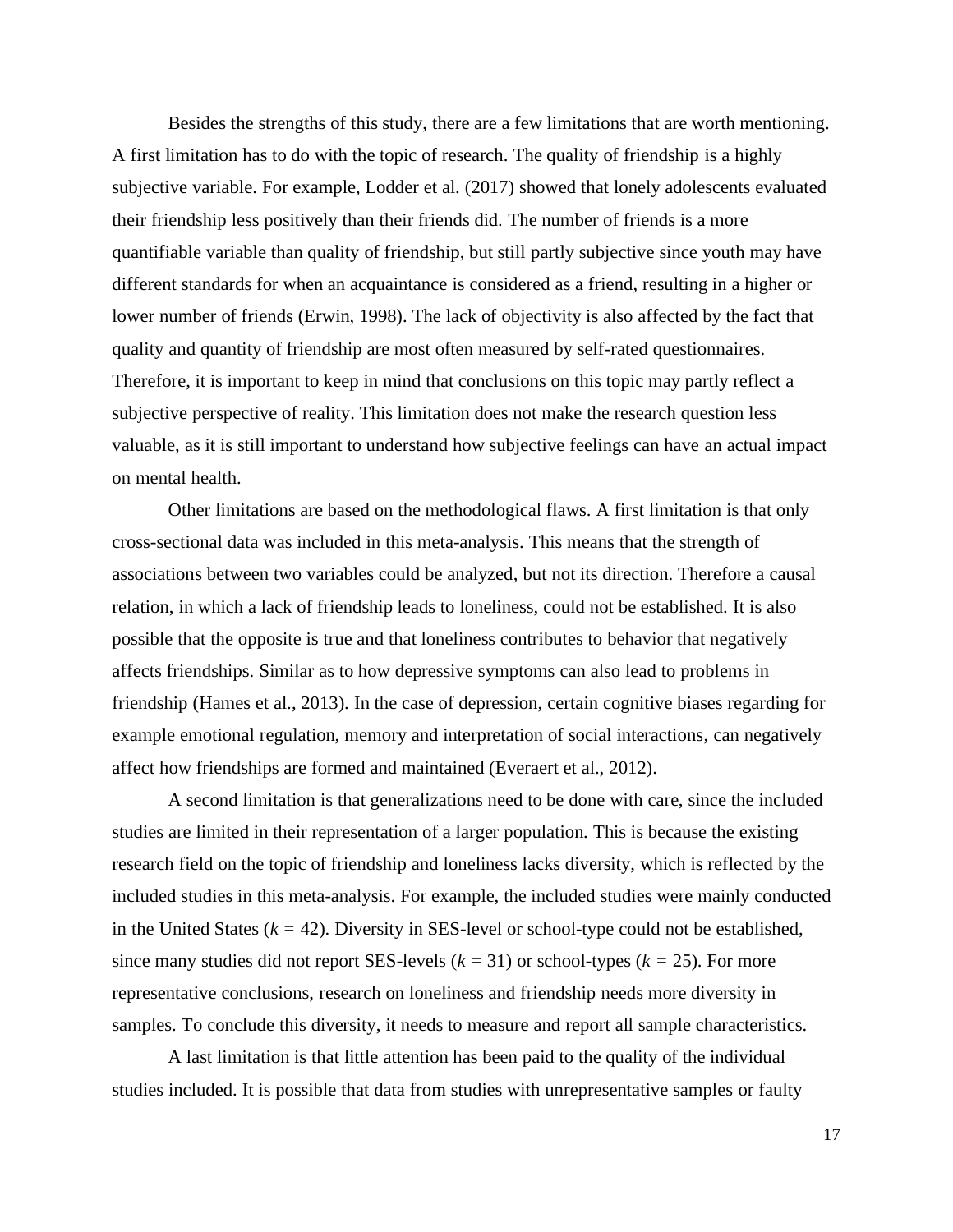statistical analysis are included. Therefore it is possible that conclusions of this study are partly based on flawed data.

#### **Practical Implications and Future Research**

Findings of this study have practical implications for interventions. First of all, the evidence for the negative relation between friendship and loneliness confirms the need for interventions that focus on establishing friendships in youth. Friendships can provide for social and emotional need that youth seek during this developmental phase. Second, the conclusion that quality of friendship is a more important aspect than quantity of friendship in the context of loneliness, can shed a new light on the focus of interventions. Earlier interventions for youth who experience loneliness mainly focused on creating opportunities to meet possible friends (Masi et al., 2011). These interventions seem to be more focused on the number of friendships. However, following this research, it can be more fruitful to support youth in forming and maintaining higher quality friendships. By focusing on the quality of friendships, for example by learning how to offer each other security, the social and emotional needs of youth may be more fulfilled.

Based on this study, no large modifications between interventions for different age groups are needed, since the importance of quality of friendship in comparison with quantity of friendship is the same for both children and adolescents. However, there are possible differences between children and adolescents in what specific qualities they value in friendships. Therefore, future research could focus on these differences. Results can be used for modifications for interventions for different age groups.

Besides practical implications for interventions, the main findings of this study impact future research on youth. First of all, the findings can impact how friendship is measured in relation to loneliness in youth. This study found that the relation between friendship and loneliness is stronger when friendship is measured by its quality rather than its quantity. This suggests that when researching other aspects of the association between friendship and loneliness, it may be best to look at qualitative measures of friendship for higher measurement validity. Second, this study gives direction to further research on the topic of friendship and loneliness in youth. Since quality of friendship is more important than quantity of friendship, it might be interesting to look at what friendship qualities are most beneficial for protecting against loneliness. This can improve the focus of interventions even more.

18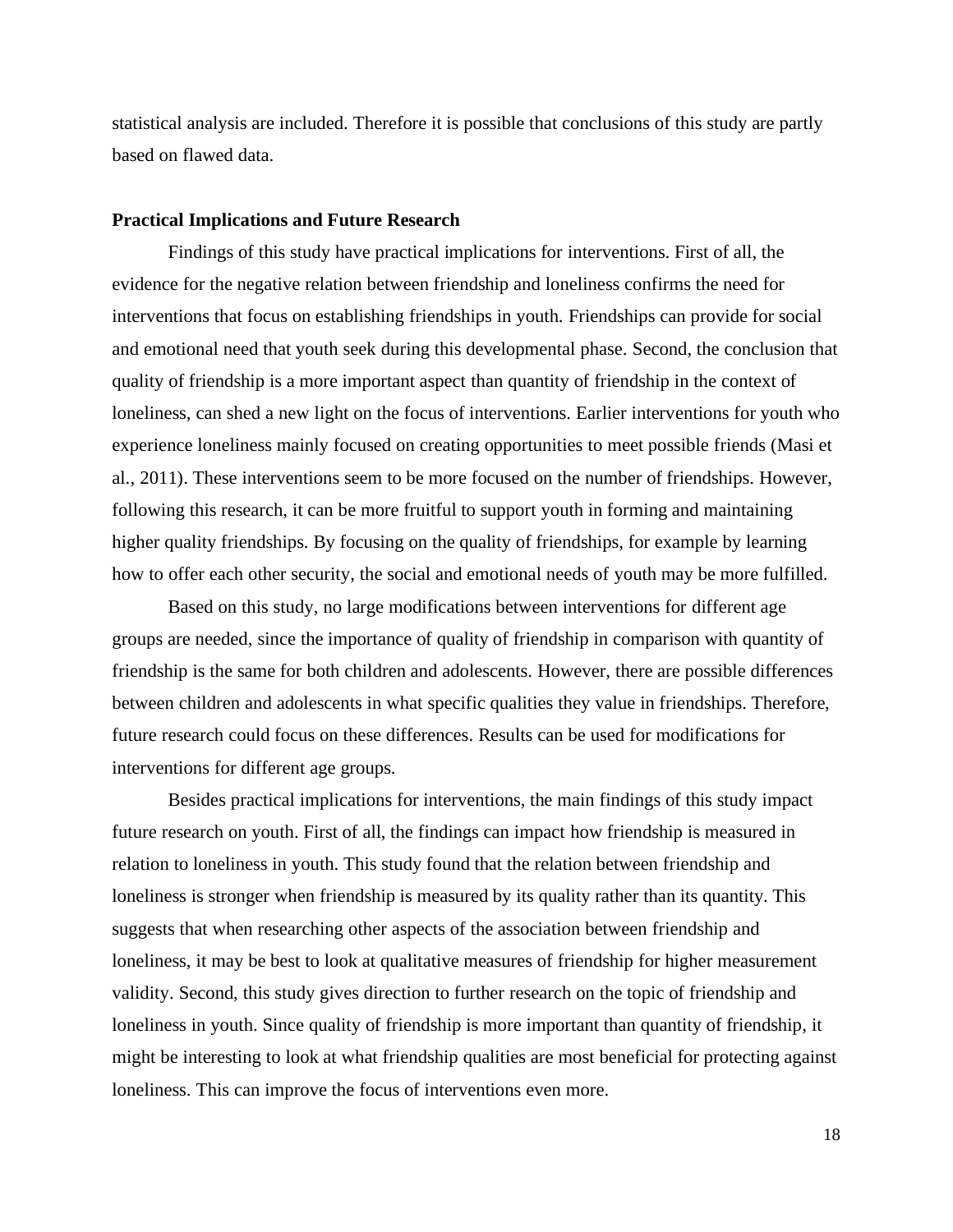# **Conclusion**

This meta-analytic study summarizes the existing data on loneliness and friendship in youth. The findings suggest that youth with lower quality friendships and a lower number of friends experience more loneliness. This result depends on the way friendship is measured. When friendship is measured by its quality, for example the security and reciprocity in a friendship, the effect is bigger than when friendship is measured by the number of friends and frequency of contact. The importance of quality of friendship in relation to quantity of friendship is not different between friendships of children and friendships of adolescents.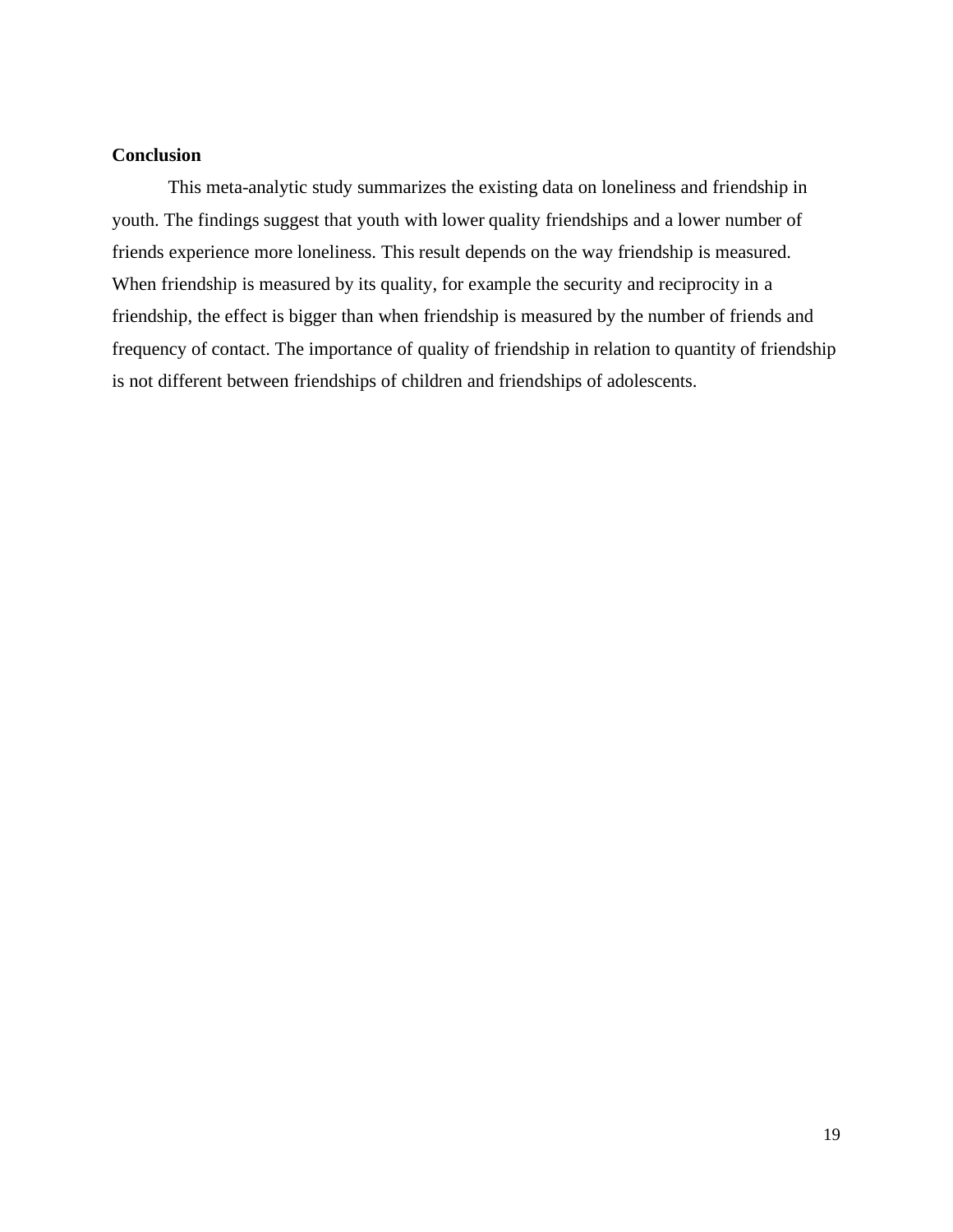# **References**

- <span id="page-20-0"></span>Baumeister, R. F., & Leary, M. R. (1995). The need to belong: Desire for interpersonal attachments as a fundamental human motivation. *Psychological Bulletin*, *117*(3), 497-529. doi:10.1037/0033-2909.117.3.497
- Borenstein, M., Hedges, L. V., Higgins, J. P. T. & Rothstein, H. R. (2009). *Introduction to Meta-*Analysis<sup>(1st eds.). Chichester, UK: John Wiley & Sons.</sup>
- Bukowski, W. M., Newcomb, A. F., & Hartup, W. W. (Eds.). (1998). *The company they keep: Friendships in childhood and adolescence*. Cambridge University Press
- Central Bureau of Statistics. (2018). *Meten van eenzaamheid.* Retrieved from: https://www.cbs.nl/nl-nl/achtergrond/2018/39/meten-van-eenzaamheid
- Dancey, C. P., & Reidy, J. (2007). *Statistics without maths for psychology*. Pearson education.
- De Jong-Gierveld, J., van Tilburg, T. G., & Dykstra, P. A. (2006). Loneliness and social isolation. In D. Perlman & A. Vangelisti (Eds.), *The Cambridge handbook of personal relationships* (pp. 485-500). Cambridge University Press.
- Erwin, P. (1998). *Friendship in childhood and adolescence* (1st ed.)*,* London, England: Taylor and Francis.
- Everaert, J., Koster, E. H., & Derakshan, N. (2012). The combined cognitive bias hypothesis in depression. *Clinical Psychology Review, 32,* 413–424. doi:10.1016/j.cpr.2012.04.003
- Field, A. P. & Gillet, R. (2010). How to do a meta-analysis. *British Journal of Mathematical and Statistical Psychology, 63*, 665–69. doi: 10.1348/000711010X502733
- Goosby, B. J., Bellatorre, A., Walsemann, K. M., & Cheadle, J. E. (2013). Adolescent loneliness and health in early adulthood. *Sociological Inquiry*, *83*(4), 505-536. doi:10.1111/soin.12018
- Hames, J. L., Hagan, C. R., & Joiner, T. E. (2013). Interpersonal processes in depression. *Annual Review of Clinical Psychology*, 9, 355–377. doi:10.1146/annurev-clinpsy-050212-185553
- JASP Team (2020). JASP (Version 0.14.1.0) [Computer software].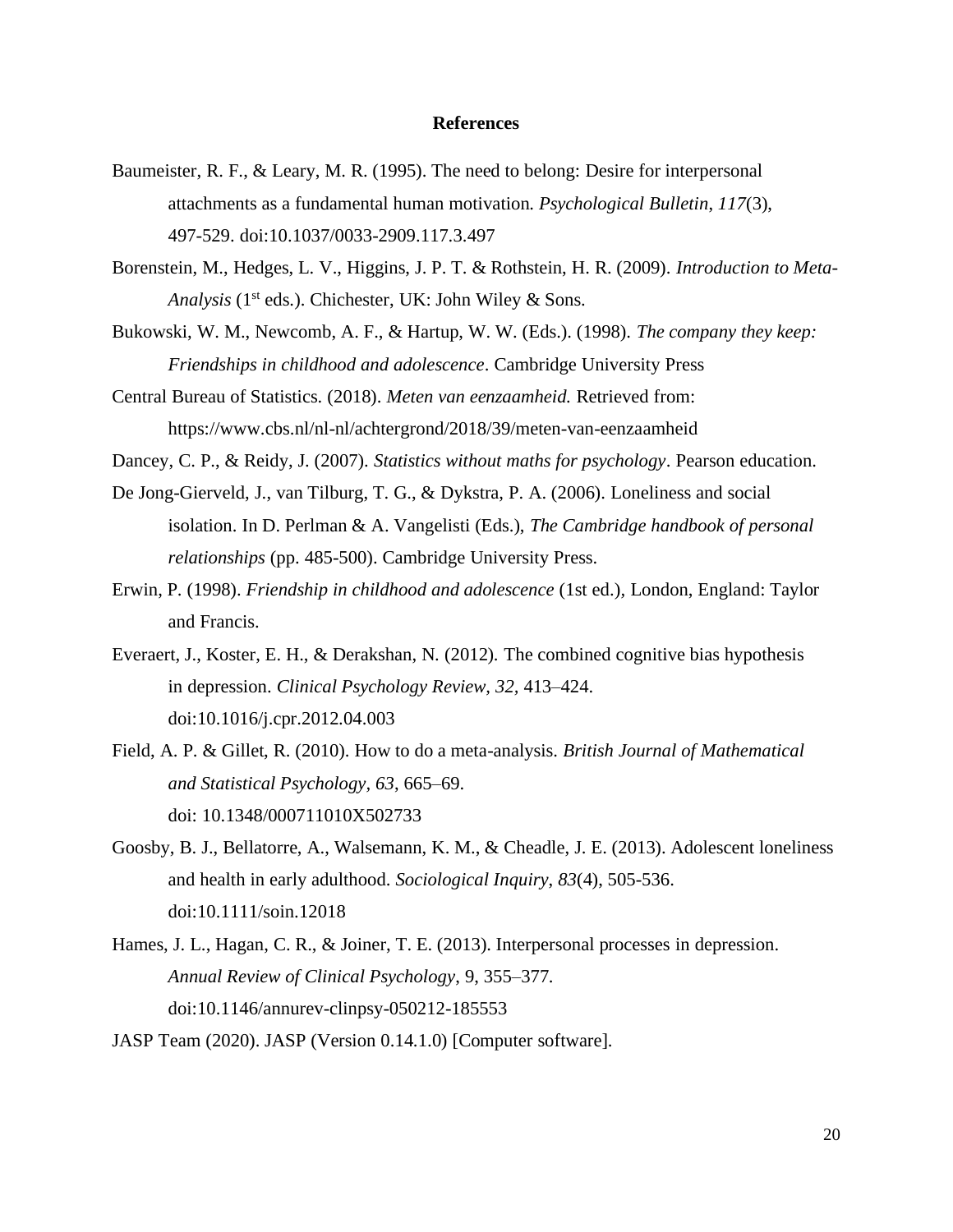- Ledbetter, A. M., Griffin, E. M., & Sparks, G. G. (2007). Forecasting "friends forever": A longitudinal investigation of sustained closeness between best friends. *Personal Relationships*, *14*(2), 343-350. doi:10.1111/j.1475-6811.2007.00158.x
- Lodder, G. M., Scholte, R. H., Goossens, L., & Verhagen, M. (2017). Loneliness in early adolescence: Friendship quantity, friendship quality, and dyadic processes. *Journal of Clinical Child and Adolescent Psychology*, *46*(5), 709-720. doi:10.1080/15374416.2015.1070352
- Maes, M., Qualter, P., Vanhalst, J., Van den Noortgate, W., Goossens, L., & Kandler, C. (2019). Gender Differences in Loneliness across the Lifespan: A Meta–Analysis. *European Journal of Personality*, *33*(6), 642-654. doi:10.1002/per.2220
- Malcolm, K. T., Jensen-Campbell, L. A., Rex-Lear, M., & Waldrip, A. M. (2006). Divided we fall: Children's friendships and peer victimization. *Journal of Social and Personal Relationships*, *23*(5), 721-740. doi:10.1177/0265407506068260
- Masi, C. M., Chen, H. Y., Hawkley, L. C., & Cacioppo, J. T. (2011). A meta-analysis of interventions to reduce loneliness. *Personality and Social Psychology Review*, *15*(3), 219-266. doi:10.1177/1088868310377394
- Nangle, D. W., Erdley, C. A., Newman, J. E., Mason, C. A., & Carpenter, E. M. (2003). Popularity, friendship quantity, and friendship quality: Interactive influences on children's loneliness and depression. *Journal of Clinical Child and Adolescent Psychology*, *32*(4), 546-555. doi:10.1207/S15374424JCCP3204\_7
- Nicolaisen, M., & Thorsen, K. (2017). What are friends for? Friendships and loneliness over the lifespan—From 18 to 79 years. *The International Journal of Aging and Human Development*, *84*(2), 126-158. doi:10.1177/0091415016655166
- Parker, J. G., Asher, S. R. (1993). Friendship and friendship quality in middle childhood: Links with peer group acceptance and feelings of loneliness and social dissatisfaction. *Developmental Psychology, 29*, 611–621. doi:10.1037/0012-1649.29.4.611
- Perlman, D., & Peplau, L. A. (1981). Toward a social psychology of loneliness. *Personal Relationships, 3*, 31-56.
- Poulin, F., & Chan, A. (2010). Friendship stability and change in childhood and adolescence. *Developmental Review*, *30*(3), 257-272. doi:10.1016/j.dr.2009.01.001